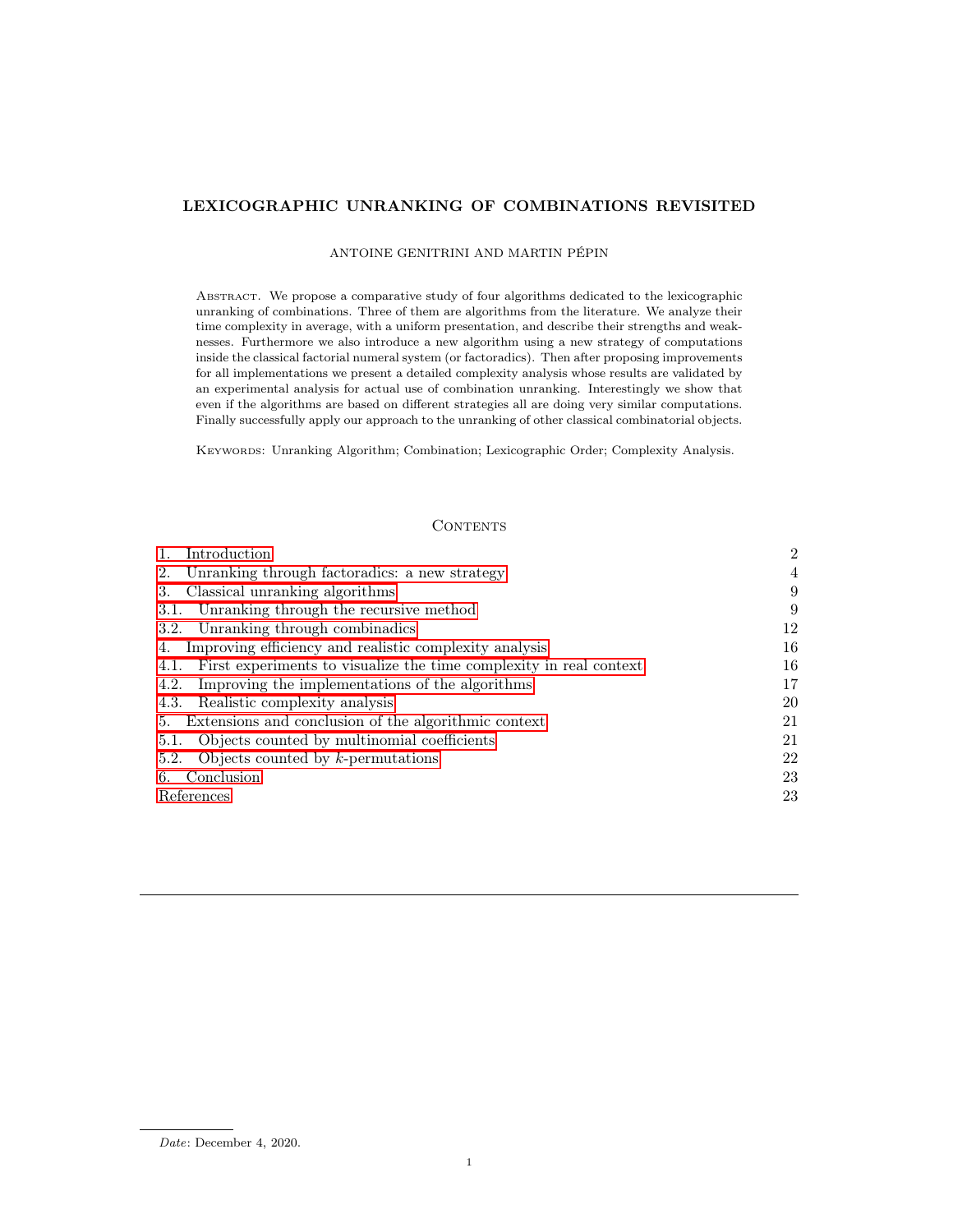### <span id="page-1-0"></span>2 A. GENITRINI AND M. PÉPIN

## 1. INTRODUCTION

One of the most fundamental combinatorial object is called combination. It consists of a selection of items from a collection. In many enumerating problems it appears either as the main combinatorial structure, or as a core fundamental block because of its simplicity and counting characteristics.

In the 60s while resolving some optimization problem about scheduling Lehmer rediscovered an important property linking natural numbers with a mixed radius numeral system based on combinations. This relation gave him the possibility to exhibit some greedy approach for a ranking algorithm that transforms (bijectively) a combination into an integer. This numeral system is now commonly called "combinatorial numbers system" or "combinadics". It is often used for the reverse of Lehmer's problem: generating the u-th combination (for a given order on the set of combinations). For efficiency reason this approach can be substituted to exhaustive generation once the latter is not possible anymore due to the combinatorial explosion of the number of objects when their size increases. In the context of combination, the explosion appears quickly: we recall  $\binom{2n}{n} \sim (2\pi n)^{-\frac{1}{2}} 4^n$ . This generation strategy of a single element is classically called an unranking method. It is today often used as a basic brick in scheduling problems [\[21\]](#page-22-1) but also e.g. in software testing [\[17\]](#page-22-2).

In order to unrank elements one must first define an order over these elements. The one that is usually used is the *lexicographic*. The lexicographic order is humanly easy to handle, and thus has been extensively studied. But, as Ruskey [\[20,](#page-22-3) p. 59] mentions, lexicographic generation is usually not the most efficient, thus a particular care must be taken while unranking for this order.

The classical approach for the construction of combinatorial structures presenting a recursive decomposition schema consists in taking advantage of this decomposition in order to build a bigger object from a smaller one. The method has been extensively detailed in the famous book of Nijen-huis and Wilf [\[18\]](#page-22-4). There, the authors are interested in an exhaustive generation and a uniform random sampling approach, but some ideas about the decomposition schema are also applicable in the context of unranking. The method has been then applied generically to decomposable objects in the sense of analytic combinatorics, first in the context of recursive generation [\[12\]](#page-22-5), and then in the context of unranking approaches [\[15\]](#page-22-6).

Aside such generic approaches there exist several ad hoc algorithms. The complexity analysis of these algorithms have been settled to be linear in  $n$  in average over all possible combinations when  $k$  is ranging from 0 to n. But to the best of our knowledge these complexity analyses are only computing the number of calls to the function that computes a binomial coefficient while having first all the possible coefficients pre-computed and stored (this pre-computation step is not included in the complexity analysis). From this fact, two questions arise. First, is this complexity analysis relevant? That is: does it reflect the actual runtime of the algorithms and can we afford the pre-computations of many binomial coefficients? And second, among the different existing algorithms, which one performs best in practice?

Using exact computations, it is actually not a problem to deal with combinations over sets of several thousands of objects. In this context using a table filled with all possible binomial coefficients that might be needed is not practical. Most classical computer algebra systems (CAS) can unrank combinations in a reasonable time though, which suggests that there are better approaches. In the following Table [1](#page-2-0) we present some of our experimental results. We will detail everything in Section [4](#page-15-0) but as a foretaste here we give some key points. In Section [2](#page-3-0) we introduce a new unranking algorithm. The first column gives the typical run time of our C implementation of this algorithm. In the other columns, we give a rough performance comparison of four different CAS. For each one, we have compared the average run time in milliseconds to unrank a combination first by using the native algorithm of the CAS ("their algo.") and second by implementing our new algorithm in the high-level programming language of the CAS. The high diversity of the time used by the algorithms naturally militates in favor of providing a detailed analysis of the different methods that are used in practice.

There is a special case for Sagemath: since the version 9.1 our algorithm has been implemented (in Python 3) and is used as the native algorithm.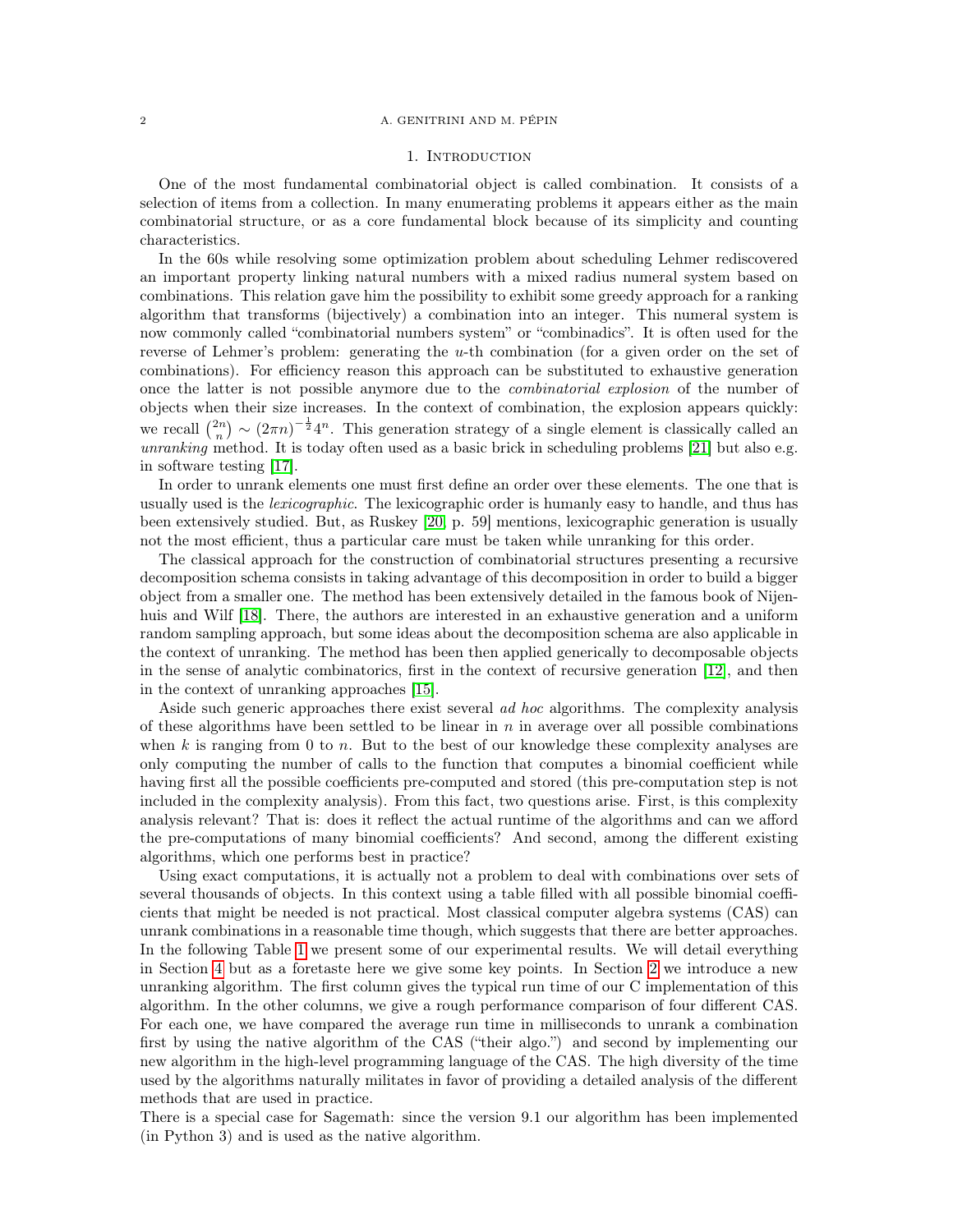<span id="page-2-0"></span>

| Time in ms.                 |           |                |              |                |              |                |              |                |              |  |
|-----------------------------|-----------|----------------|--------------|----------------|--------------|----------------|--------------|----------------|--------------|--|
| Sample                      | Our algo. | Sagemath       |              |                | Maple        |                | Mathematica  |                | Matlab       |  |
| Implem.                     | in C      | v. 9.0         | v. 9.2       | v. 2020.0      |              | v. 12.1.1.0    |              | v. R2020b      |              |  |
|                             |           | their<br>algo. | new<br>algo. | their<br>algo. | our<br>algo. | their<br>algo. | our<br>algo. | their<br>algo. | our<br>algo. |  |
| $n = 1,000$<br>$k = 100$    | 0.05464   | 2.6045         | 2.9672       | 78.2           | 2.12         | 0.44176        | 4.3145       | 3996.6         | 3041.2       |  |
| $n = 1,000$<br>$k=500$      | 0.06052   | 8.8903         | 2.4784       | 614            | 2.96         | 0.34608        | 3.9547       | 3520.6         | 3380.0       |  |
| $n = 3,000$<br>$k = 300$    | 0.17496   | 15.8968        | 8.7929       | 1180           | 13.2         | 5.9131         | 11.823       | 11846          | 9315.2       |  |
| $n = 3,000$<br>$k = 1,500$  | 0.27524   | 96.3589        | 8.0500       | 6130           | 19.2         | 4.9624         | 13.067       | 11087          | 9879.4       |  |
| $n = 10,000$<br>$k = 1,000$ | 1.2554    | 191.03         | 31.665       | too long       | 65.1         | 21.906         | 39.935       | too long       | too long     |  |
| $n = 10,000$<br>$k = 5,000$ | 2.3849    | 2245.6         | 29.027       | too long       | 97.9         | 29.916         | 46.452       | too long       | too long     |  |

TABLE 1. Average time (in ms.) for the unranking of a combination among  $n, k$ 

Along the paper, we represent combinations as follows.

<span id="page-2-1"></span>**Definition 1.** Let n and k be two integers with  $0 \leq k \leq n$ . We represent a combination of k elements among n elements denoted by  $\{0, 1, \ldots, n-1\}$  as a finite sequence containing k distinct elements increasingly sorted from left to right.

For example, let n and k be respectively 5 and 3. The finite sequences  $(0, 1, 2)$  and  $(0, 2, 4)$ are combinations of k among n, but  $(0, 2, 1)$  and  $(0, 1, 2, 3)$  are not. There are another possible representations, notably by using a 2-letters alphabet, but we stick to the one given in Definition [1](#page-2-1) throughout this paper.

There are several orders for comparing combinations. In the following we restrict our attention to orders comparing combinations of the same length, i.e. the same number of elements.

**Definition 2.** Let  $A = (a_0, a_1, \ldots, a_{k-1})$  and  $B = (b_0, b_1, \ldots, b_{k-1})$  be two distinct combinations of k elements among  $n$ .

- In the lexicographic order, we say that  $A$  is smaller than  $B$  if and only if both combinations have the same prefix (eventually empty) such that  $(a_0, \ldots, a_{p-1}) = (b_0, \ldots, b_{p-1})$  and if in addition  $a_p < b_p$ .
- In the *co-lexicographic* order, we say that  $A$  is smaller than  $B$  if and only if the finite sequence  $(a_{k-1}, \ldots, a_0)$  is smaller than  $(b_{k-1}, \ldots, b_0)$  for the lexicographic order.
- An order being given such that  $A$  is smaller than  $B$ , then, for the *reverse* order,  $B$  is smaller that A.

**Definition 3.** Let  $0 \leq k \leq n$  be two integers and let A be a combination of k elements among n. For a given order, the *rank* u of A belongs to  $\{0, 1, \ldots {n \choose k} - 1\}$  and is such that A is the u-th smallest combination.

With these definitions in mind, we can enter the core of the paper organized as follows. We first give the presentation and a first complexity analysis of our new algorithm in Section [2.](#page-3-0) Section [3](#page-8-0) is dedicated to the survey of three classical algorithms. The first one is the algorithm based on the so-called recursive method, solving the lexicographic combination unranking problem. The two others algorithms are based on combinadics that correspond to a specific numeral system. It seems that it is the first time both are compared and the reason why one is better is explained. We also propose a new method for their analysis based on the now classical generating function approach.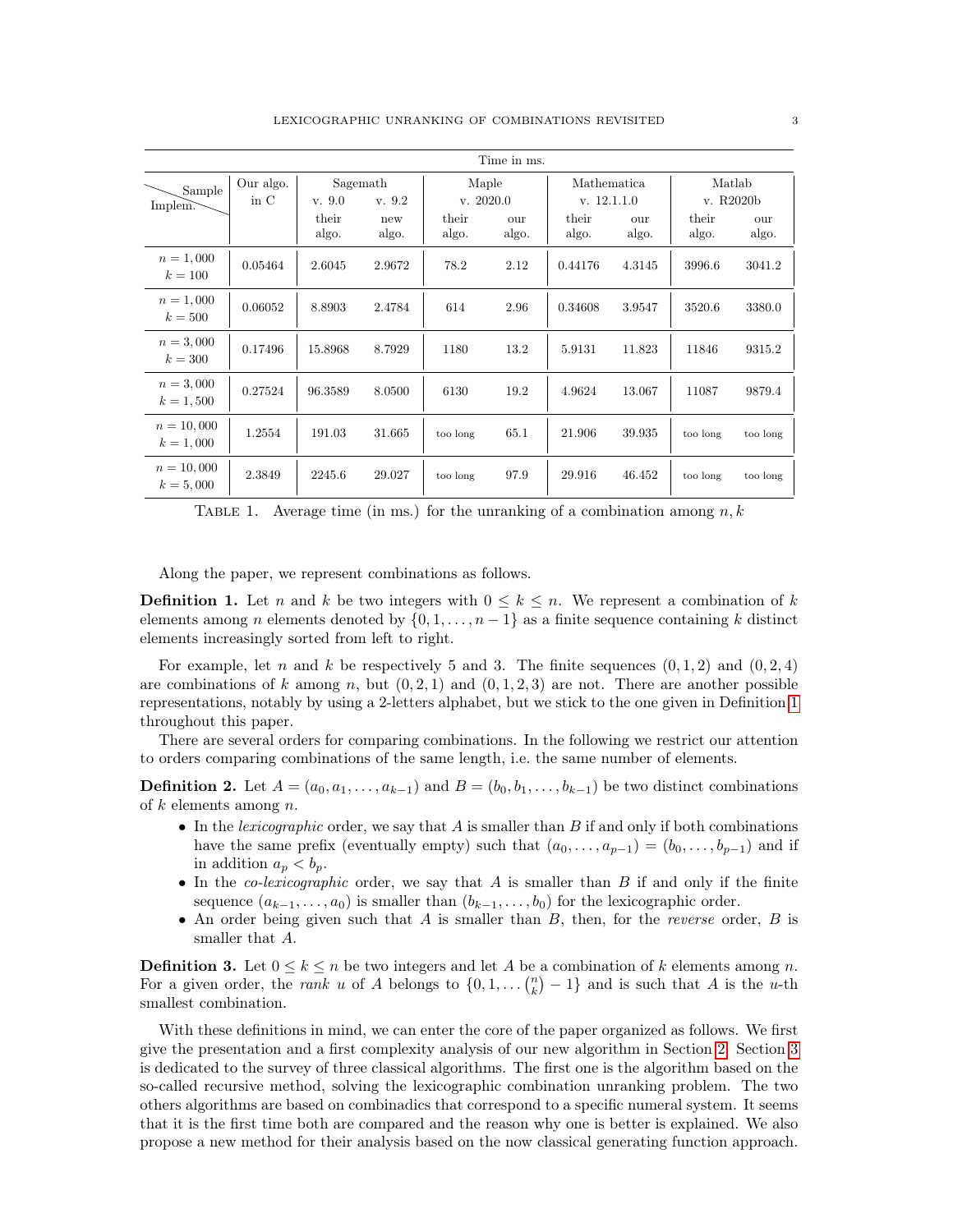## 4 A. GENITRINI AND M. PÉPIN

Obviously we thus reprove their average complexity results but with more details. We then, in Section [4](#page-15-0) compare their efficiency in some experiments and recall a classical way to improve such kind of combinatorial algorithms and thus apply it to the first codes we have presented. Surprisingly, once the improvements have been implemented in all algorithms, we observe deep similarities in the computations of all algorithms conducted during the unranking. Finally we extend our approach to solve the problem of unranking structures enumerated by multinomial coefficients and also objects counted by the  $k$ -permutations of  $n$  (also called arrangements).

This article is a long and extended version of the unpublished paper [\[7\]](#page-22-7). The implementation and the exhaustive material used for repeating the experiments are all available at [http://github.](http://github.com/Kerl13/combination_unranking) [com/Kerl13/combination\\_unranking](http://github.com/Kerl13/combination_unranking).

## 2. Unranking through factoradics: a new strategy

<span id="page-3-0"></span>The classical methods to unrank combination are relying on the combinatorial number system introduced in 1887, by E. Pascal [\[19\]](#page-22-8) and later by D. H. Lehmer (detailed in the book [\[1,](#page-22-9) p. 27]). We survey these classical algorithms in the Section [3.2.](#page-11-0) But here we present a new strategy based on another number system that has never been used, to the best of our knowledge, for the unranking combinations: factoradics. The factorial number system, or factoradics, is a mixed radix numeral system in which the representation of integers relies on the use of factorial numbers.

Fact 4. For all positive integers u, we define n as the unique integer satisfying  $(n-1)! \leq u \leq n!$ . Then there exists a unique sequence of integers  $(f_{\ell})_{\ell \in \{0,\ldots,n-1\}}$ , with  $0 \leq f_{\ell} \leq \ell$ , for all  $\ell$  such that:

$$
u = f_0 \cdot 0! + f_1 \cdot 1! + \dots + f_{n-2} \cdot (n-2)! + f_{n-1} \cdot (n-1)!
$$

The finite sequence  $(f_0, f_1, \ldots, f_{n-1})$  is called the factoradic decomposition of u (note that  $f_0 = 0$ for all u).

Take the number  $u = 2021$  as an example, we obtain the following decomposition:  $2021 =$  $0 \cdot 0! + 1 \cdot 1! + 2 \cdot 2! + 0 \cdot 3! + 4 \cdot 4! + 4 \cdot 5! + 2 \cdot 6!$ , thus its factoradic is  $(0, 1, 2, 0, 4, 4, 2)$ .

**Definition 5.** Let n be a positive integer. A permutation of size n is an ordering of the elements from the set  $\{0, 1, \ldots, n-1\}.$ 

We represent a permutation of size  $n$  as a finite sequence of length  $n$  indicating the order of its elements. For example the sequence  $(2, 4, 0, 3, 1)$  is a permutation of size 5.

The factorial number system is particularly suitable to define a one-to-one correspondence between integers and permutations and thus can be used as an unranking method for permutations. The algorithm implemented in the function UnrankingPermutation in Algorithm [1](#page-3-1) is a straightforward adaptation of the Fisher-Yates random sampler for permutations [\[10\]](#page-22-10).

**Fact 6.** For all  $0 \leq u \leq n!$ , UNRANKINGPERMUTATION $(n, u)$  returns the u-th permutation in lexicographic order among the n! permutations of n elements.

<span id="page-3-1"></span>

| <b>Algorithm 1</b> Unranking a permutation                      |    |                                                             |
|-----------------------------------------------------------------|----|-------------------------------------------------------------|
|                                                                 |    | 1: function EXTRACT $(F, n, k)$                             |
| 1: function UNRANKINGPERMUTATION $(n, u)$                       | 2: | $P \leftarrow [0, 1, \ldots, n-1]$                          |
| $F \leftarrow$ factoradic $(u)$<br>2:                           | 3: | $L \leftarrow [0, \ldots, 0]$ $\triangleright k$ components |
| while length( $F$ ) < n do<br>3:                                | 4: | for <i>i</i> from 0 to $k-1$ do                             |
| append(F, 0)<br>4:                                              | 5: | $L[i] \leftarrow P[F[n-1-i]]$                               |
| return EXTRACT $(F, n, n)$<br>5:                                | 6: | remove $(P, F[n-1-i])$                                      |
|                                                                 | 7: | return $L$                                                  |
| factoridic( <i>u</i> ): computes the factoridic of <i>u</i> ;   |    |                                                             |
| length( $F$ ): computes the number of components in $F$ ;       |    |                                                             |
| $append(F, i)$ : appends the element i at the end of F;         |    |                                                             |
| <b>remove</b> $(F, i)$ : removes from F the element at index i. |    |                                                             |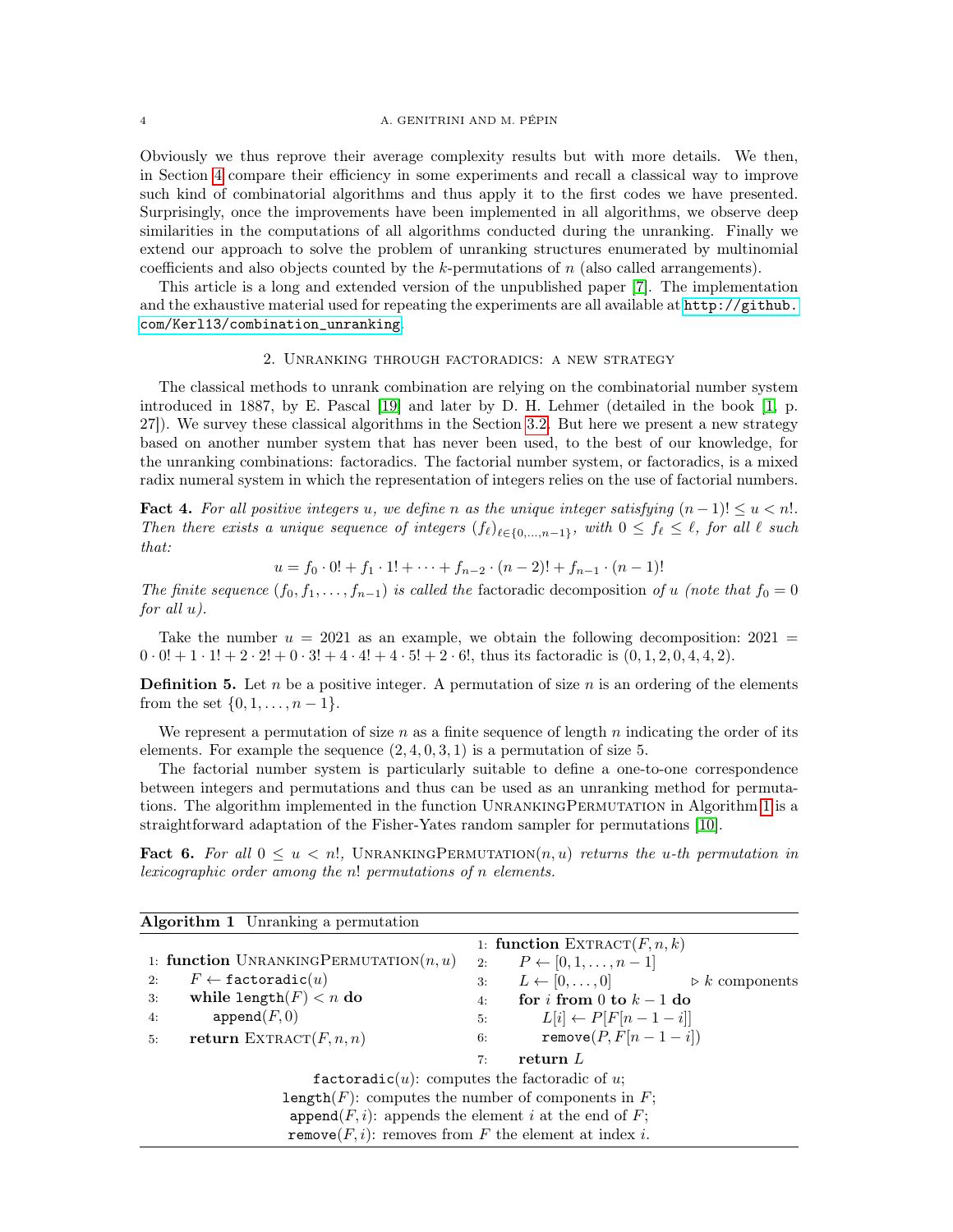Since the factoradic (with 8 components) of 2021 is  $(0, 1, 2, 0, 4, 4, 2, 0)$ , the permutation (of size 8) of rank 2021 is  $(0, 3, 6, 7, 1, 5, 4, 2)$ . To reach this permutation, we read the factoradic from right to left, and extract iteratively from the list  $(0, 1, \ldots, n-1)$  the element whose index is the coefficient read in the factoradic. This goes on until the list is empty and we reach the leftmost component of the factoradic. Thus, in our example we start by extracting the element of index 0, which is 0. Then the list P becomes  $(1, 2, \ldots, 7)$  and we extract the element of index 2, which is 3. Then P becomes  $(1, 2, 4, 5, 6, 7)$  and we extract the 4-th element which is 6, and so on.

Note that for the sake of clarity we presented the function EXTRACT using a list for  $P$ , but a better data structure must be used in order to achieve good performance. Good candidates are dynamic balanced trees as presented in [\[3\]](#page-22-11), or multisets with elements of weight 1 or 0 as presented in the appendix of [\[2\]](#page-22-12), since both provide logarithmic access and removal. Unfortunately it seems that there is no algorithm based on some swap operation giving an in-place shuffle to unrank permutation in the lexicographic order, put differently: Durstenfeld's algorithm [\[8\]](#page-22-13) cannot be easily adapted for the lexicographic order.

We now turn to the *unranking of a combination through factoradics*. The basic ideas driving our algorithm are the following:

- (1) we define a bijection between the combinations of k elements among n and a subset of the permutations of n elements;
- (2) we transform the combination rank  $u$  into the rank  $u'$  of the appropriate permutation;
- (3) we build (the prefix of) the permutation of rank  $u'$  by using Algorithm [1.](#page-3-1)

**Definition 7.** Let n and k be two integers with  $0 \le k \le n$ . We define  $\mathcal{P}_{n,k}$  as the application which maps the combination  $(\ell_0, \ell_1, \ldots, \ell_{k-1})$  to the size-n permutation  $(\ell_0, \ell_1, \ldots, \ell_{k-1}, d_k, \ldots, d_{n-1})$ where the integers  $d_i$  are such that  $d_k < d_{k+1} < \cdots < d_{n-1}$  and  $\{\ell_0, \ldots, \ell_{k-1}, d_k, \ldots, d_{n-1}\}$  $\{0, 1, \ldots, n-1\}.$ 

Thus, by definition, for  $n = 5$  and  $k = 3$ , the permutations associated to the combinations  $(0, 1, 2)$  and  $(0, 2, 4)$  are respectively  $(0, 1, 2, 3, 4)$  and  $(0, 2, 4, 1, 3)$ . Note that the application  $\mathcal{P}_{n,k}$ returns the smallest size-n permutation for the lexicographic order whose prefix is the given combination.

<span id="page-4-0"></span>**Proposition 8.** For all integers  $0 \le k \le n$ , the application  $\mathcal{P}_{n,k}$  is a bijection from the set of  $(n,k)$ combinations to the set of size-n permutations whose prefix of length k and suffix of length  $n - k$ are both increasingly sorted.

Remark that the permutation (of size 5)  $(0, 1, 2, 3, 4)$  is the permutation associated to combinations  $(0, 1)$  and  $(0, 1, 2)$  by respectively  $\mathcal{P}_{2.5}$  and  $\mathcal{P}_{3.5}$ . In fact, there are exactly 6 combinations associated to the latter permutation, but for different values of  $k$ . The proof of Proposition [8](#page-4-0) is straightforward.

<span id="page-4-1"></span>**Fact 9.** For any integers  $m \geq 0$ , the number of sequences  $(f_i)_{0 \leq i \leq n}$  satisfying  $n - k \geq f_{n-k} \geq$  $f_{n-k+1} \geq \cdots \geq f_{n-1} \geq m$  is given by  $\binom{n-m}{k}$ .

In fact, we get the result using a cardinality argument: a sequence of integers of the form  $x_0 =$  $0 \leq x_1 \leq x_2 \leq \cdots \leq x_k \leq x_{k+1} = m$  corresponds to a weak composition (consider the differences  $x_{i+1} - x_i$  of the integer m into  $k+1$  terms. The number of such compositions is given by  $\binom{m+k}{k}$ . Hence, the number of sequences matching the description of Fact [9](#page-4-1) is given by  $\binom{n-k+k}{k}$ .

We now exhibit how to transform a combination rank into its corresponding permutation rank.

<span id="page-4-2"></span>**Lemma 10.** For any given  $0 \leq k \leq n$ , the factoradic decompositions of the ranks of the permutations obtained as the image by  $\mathcal{P}_{n,k}$  of some combination of k elements among n are all the finite sequences of the form  $(0, \ldots, 0, f_{n-k}, \ldots, f_{n-1})$  with  $n-k \ge f_{n-k} \ge f_{n-k+1} \ge \cdots \ge f_{n-1} \ge 0$ .

*Proof.* Let u be an integer whose factoradics is  $(0, \ldots, 0, f_{n-k}, \ldots, f_{n-1})$  as in the Lemma. Due to the constraint  $n - k \ge f_{n-k} \ge f_{n-k+1} \ge \cdots \ge f_{n-1} \ge 0$ , the permutation corresponding to u has for prefix of length k the sequence  $(f_{n-1}, f_{n-2}+1, f_{n-3}+2, \ldots, f_{n-k}+k-1)$  which is increasingly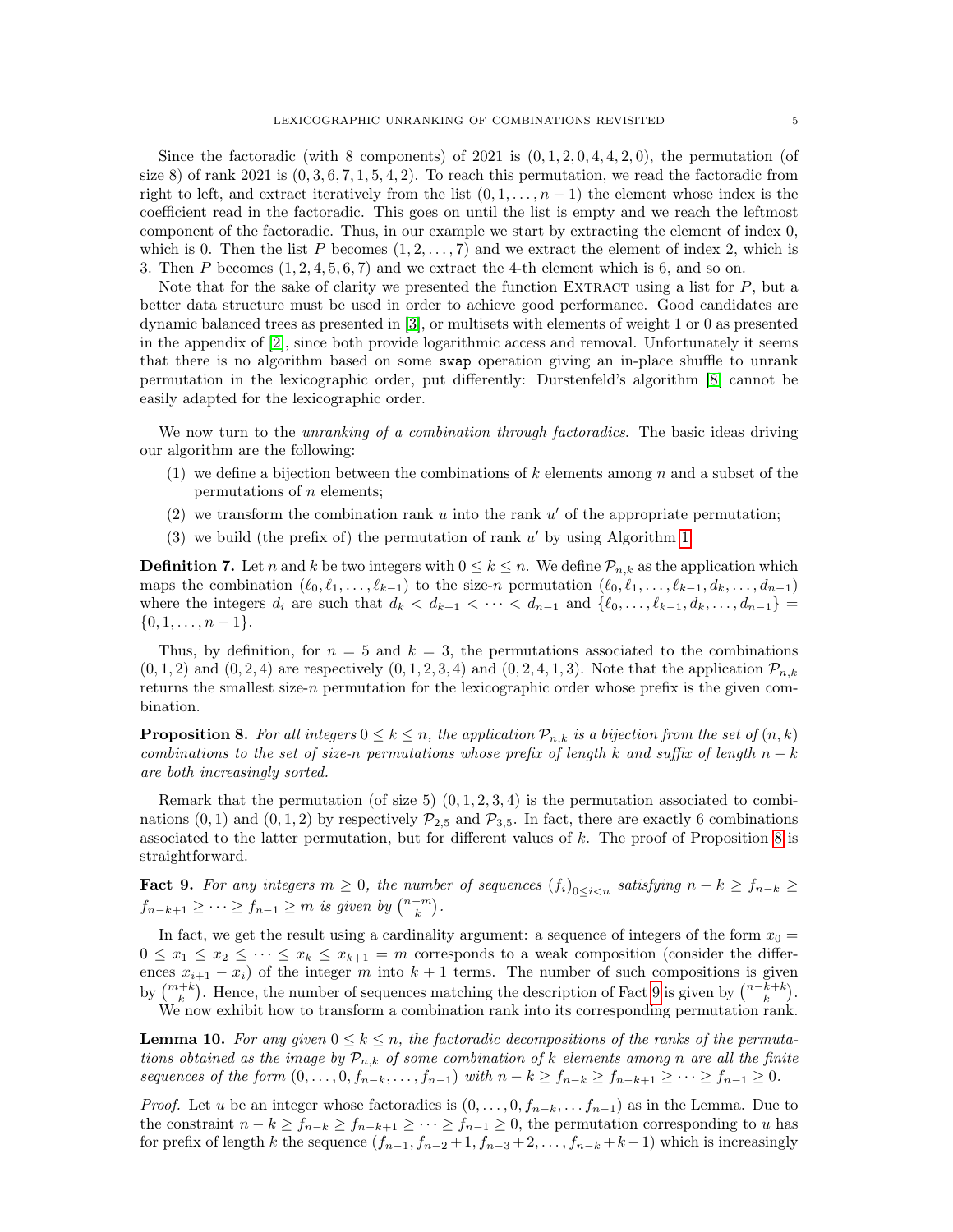sorted. The rest of the permutation (the suffix of length  $n - k$ ) corresponds to the increasing sequence of elements that have not been taken yet. Thus the result corresponds to a combination via  $\mathcal{P}_{n,k}$ .

Fact [9](#page-4-1) completes the proof.  $\Box$ 

So in order to convert the combination rank  $u$  into its corresponding permutation rank  $u'$ , it is sufficient to find the u-th sequence satisfying Lemma [10](#page-4-2) in *co-lexicographic order*. This is presented in Algorithm [2](#page-5-0) where the RANKCONVERSION function implements the conversion from  $u$  to  $u'$ and the UnrankingCombination function implements the whole unranking procedure.

The key to the rank conversion is also Fact [9](#page-4-1) As a consequence, we get that the first  $\binom{n-1}{k-1}$  such sequences (in col-lexicographic order) have  $f_{n-1} = 0$  and that the  $\binom{n-1}{k}$  following have  $f_{n-1} \ge 1$ .

<span id="page-5-0"></span>

| <b>Algorithm 2</b> Unranking a combination                      |     |                                                                  |  |  |  |  |
|-----------------------------------------------------------------|-----|------------------------------------------------------------------|--|--|--|--|
|                                                                 |     | 1: function RANKCONVERSION $(n, k, u)$                           |  |  |  |  |
|                                                                 | 2:  | $F \leftarrow [0, \ldots, 0]$ $\triangleright n$ components in F |  |  |  |  |
|                                                                 | 3:  | $i \leftarrow 0$                                                 |  |  |  |  |
|                                                                 | 4:  | $m \leftarrow 0$                                                 |  |  |  |  |
|                                                                 | 5:  | while $i < k$ do                                                 |  |  |  |  |
| 1: function UNRANKINGCOMBINATION $(n, k, u)$                    | 6:  | $b \leftarrow \text{binomial}(n-1-m-i,k-1-i)$                    |  |  |  |  |
| $u' \leftarrow$ RANKCONVERSION $(n, k, u)$<br>2:                | 7:  | if $b > u$ then                                                  |  |  |  |  |
| $p \leftarrow \text{UNRANKINGPERMUTATION}(n, u')$<br>3:         | 8:  | $F[n-1-i] \leftarrow m$                                          |  |  |  |  |
| <b>return</b> the first $k$ elements of $p$<br>4:               | 9:  | $i \leftarrow i+1$                                               |  |  |  |  |
|                                                                 | 10: | else                                                             |  |  |  |  |
|                                                                 | 11: | $u \leftarrow u - b$                                             |  |  |  |  |
|                                                                 | 12: | $m \leftarrow m + 1$                                             |  |  |  |  |
|                                                                 | 13: | $\triangleright F$ is the factoradic decomposition               |  |  |  |  |
|                                                                 | 14: | return composition( $F$ )                                        |  |  |  |  |
| <b>binomial</b> $(n, k)$ computes the value of $\binom{n}{k}$ ; |     |                                                                  |  |  |  |  |
| composition(F): computes the integer whose factoradic is $F$ .  |     |                                                                  |  |  |  |  |

Once again we opted for a simple presentation here where the rank conversion and the unranking part of the algorithm are clearly separated. There is much room for improvement here: for instance, note that at the end of the function RankConversion a factoradic decomposition is transformed into the integer it represents, but then at the beginning of UnrankingPermutation this integer will be decomposed again in factoradics. In fact, instead of storing of storing  $m$  into  $F$  at line [8,](#page-5-0) we could directly compute the *i*-th component of the combination as  $m + i$  by using the remark at the beginning of the proof of Lemma [10.](#page-4-2) In Section [4.2](#page-16-0) we provide a more efficient way to implement the algorithm including this optimization among other things.

**Proposition 11.** The function UNRANKINGCOMBINATION $(n, k, u)$  computes the u-th combination of k elements among n in lexicographic order.

Proof. The algorithm, and thus its proof, relies heavily on Fact [9.](#page-4-1) The key to prove the correctness of the RankConversion function is the following loop invariant:

- the values of  $f_{n-1-j}$  for all  $0 \leq j < i$  have been computed and stored in F;
- the value of  $f_{n-i-1}$  (which has not been determined yet, as we enter the loop) is at least m;
- the variable u' holds the rank of the sequence  $(f_j)_{0 \leq j < n-i}$  (note that  $j < i$ ) among all sequences satisfying the condition of Fact [9](#page-4-1) with  $k = k - i$  and  $n = n - i$ .

With this invariant at hand, the combinatorial argument behind the condition  $u < \binom{n-m-i-1}{k-i-1}$ becomes more apparent: the binomial coefficient counts the number of such sequences ending with m. Hence if  $u < \binom{n-m-i-1}{k-i-1}$  then  $f_{n-1-i} = m$  and we move to the evaluation of the next coefficient  $(f_{n-i-2})$ , otherwise we try the next value of m.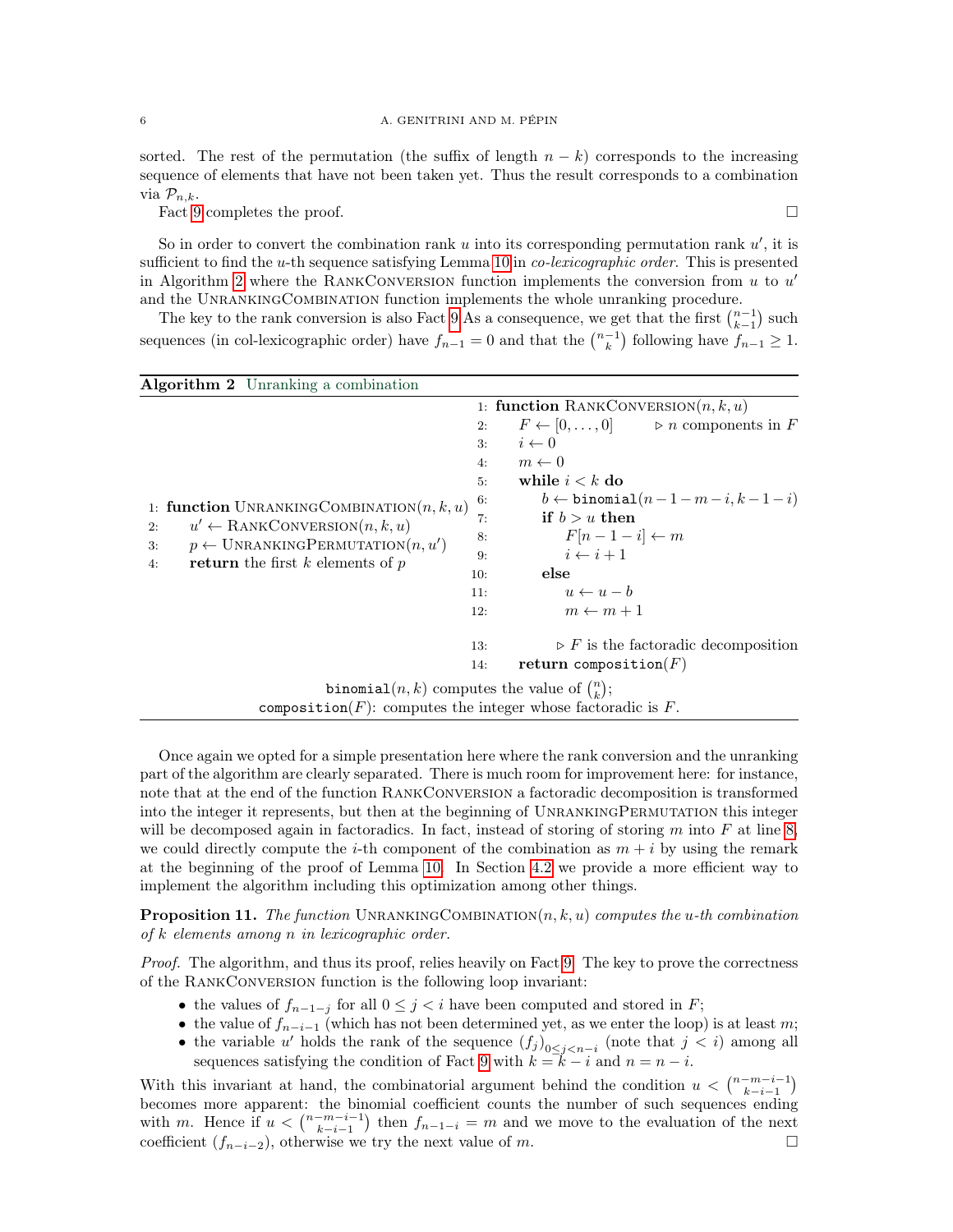The usual way to evaluate the efficiency of such algorithms is to count the number of times the function binomial is called (see e.g. the book  $[20, p. 66]$  $[20, p. 66]$  or the papers  $[5, 9]$  $[5, 9]$ ). During the conversion from the rank of the combination to the one of the associated permutation, the coefficients are obtained via trials (in the factoradic notation) for  $f_{n-1}$  to  $f_{n-k}$ , remarking that through our bijection  $\mathcal{P}_{n,k}$  the latter sequence is weakly increasing. Thus the worst cases are obtained when the value  $f_{n-k}$  is as large as possible, that is  $n-k$ . Thus for such elements, the number of calls to binomial is  $n$ .

For the average number of calls to the function  $binomial$ , unranking all combinations  $u$  when it describes the whole range from 0 to  $\binom{n}{k} - 1$ , we introduce the following cumulative sequence.

<span id="page-6-2"></span>**Lemma 12.** Let  $u_{n,k}$  be the cumulative numbers of calls to **binomial** while unranking all possible combinations u from 0 to  $\binom{n}{k} - 1$ . The sequence satisfies:  $u_{n,0} = 0$  and  $u_{n,n+i} = 0$  for all n and  $i > 0$ , and otherwise

$$
u_{n,k} = \binom{n}{k} + u_{n-1,k-1} + u_{n-1,k}.
$$

<span id="page-6-0"></span>In Table [2](#page-6-0) you get the first values for  $u_{n,k}$  when n is less than 9. We obtain a sequence stored under the reference OEIS  $A127717^1$  $A127717^1$  $A127717^1$ . The bijection between both structures is direct, and thus we have new information about this sequence in the following.

| $\boldsymbol{k}$<br>$\it n$ |                |    | $\overline{2}$ | 3      | $\overline{4}$      | 5    | 6   |    |  |
|-----------------------------|----------------|----|----------------|--------|---------------------|------|-----|----|--|
| $\mathbf{1}$                | $\overline{0}$ | 1  |                |        |                     |      |     |    |  |
| $\sqrt{2}$                  | $\theta$       | 3  | $\overline{2}$ |        |                     |      |     |    |  |
| $\overline{3}$              | 0              | 6  | 8              | -3     |                     |      |     |    |  |
| $\overline{4}$              | $\overline{0}$ | 10 | 20             | 15     | $\overline{4}$      |      |     |    |  |
| $\overline{5}$              | $\overline{0}$ | 15 | 40             | 45     | - 24                | - 5  |     |    |  |
| $\overline{6}$              | $\overline{0}$ | 21 | 70             | 105 84 |                     | 35   | 6   |    |  |
| $\!\!7$                     | $\theta$       | 28 |                |        | 112 210 224         | -140 | -48 |    |  |
| 8                           | 0              | 36 |                |        | 168 378 504 420 216 |      |     | 63 |  |

TABLE 2. First values of  $u_{n,k}$  for  $n = 1.8$  and  $k = 0..n$  (Algorithm [2\)](#page-5-0)

Proof. The recurrence can be observed by unrolling the first iteration of the while loop. In the first iteration of the loop, a binomial coefficient b is always computed (regardless the value of k and n) which accounts for the term  $\binom{n}{k}$  in the recurrence relation. Then, for all the ranks u such that  $u < b$ we choose  $f_{n-1} = 0$  and increment i, so that rest of the execution corresponds to unranking a combination of  $k-1$  elements among  $n-1$ . This is accounted by  $u_{n-1,k-1}$ . Conversely, for all ranks u such that  $u \geq b$ , the value of m is incremented and the rest of the execution corresponds to unranking an combination of k elements among  $n-1$ , which is accounted by  $u_{n-1,k}$ .

We turn to bivariate generating function to encode the sequence  $(u_{n,k})$ . The reader can for example refer to the two books of Flajolet and Sedgewick [\[13,](#page-22-16) [11\]](#page-22-17) for a global presentation of such method.

<span id="page-6-3"></span>**Theorem 13.** Let  $U(z, y)$  be the generating functions associated to  $(u_{n,k})$ . Then

$$
U(z, y) = \frac{1}{1 - z - zy} \left( \frac{1}{1 - z - zy} - \frac{1}{1 - z} \right); thus
$$
  

$$
u_{n,k} = \binom{n}{k} \frac{k}{k+1} (n+1).
$$

<span id="page-6-1"></span><sup>&</sup>lt;sup>1</sup>Throughout this paper, a reference OEIS  $A \cdots$  points to Sloane's Online Encyclopedia of Integer Sequences <www.oeis.org>.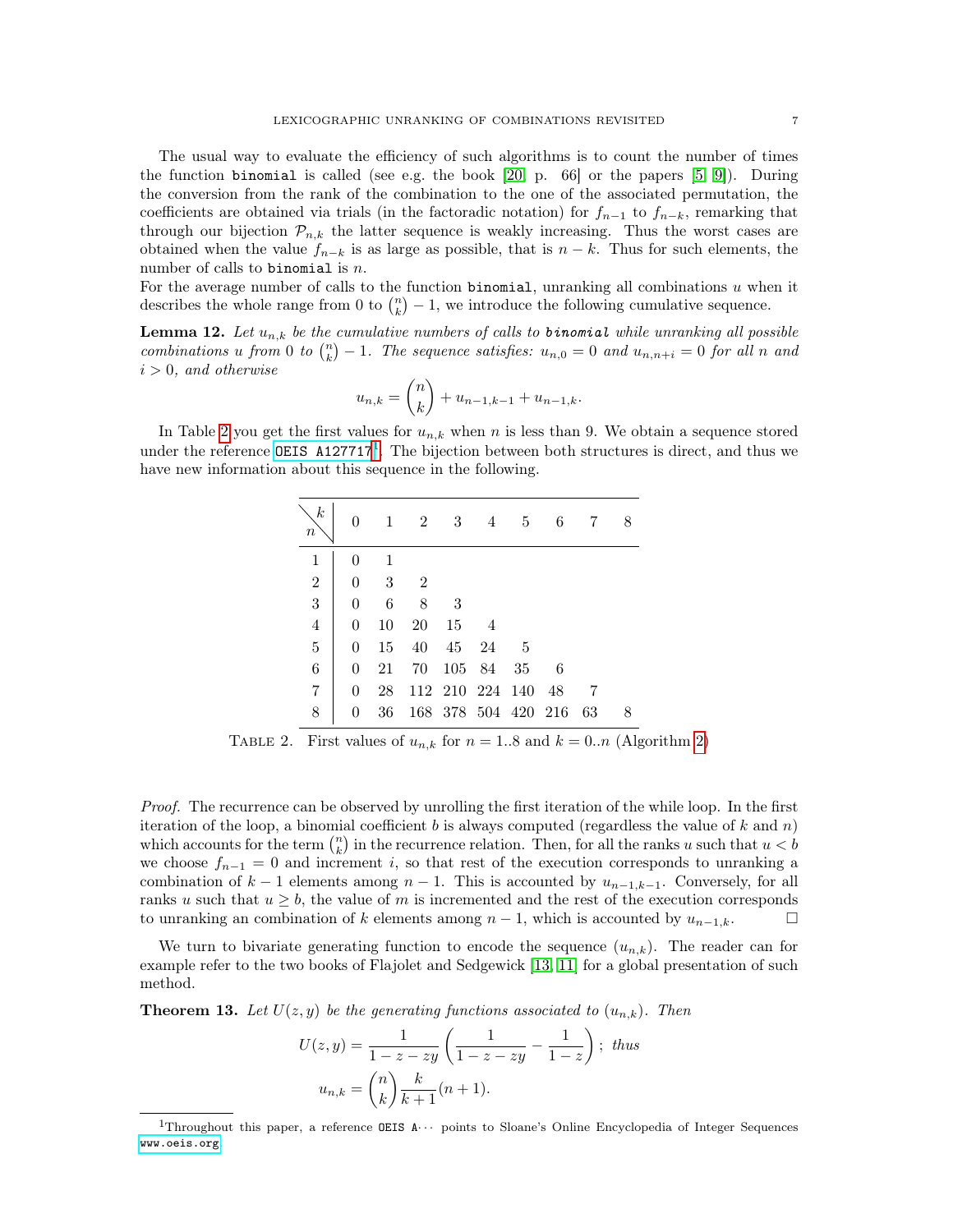Proof. The first step of the proof consists in exhibiting the ordinary generating function associated to  $U(z, y)$ . In order to obtain a functional equation satisfied by U, we start from the result presented in Lemma [12.](#page-6-2) The extreme cases are  $u_{n,0} = 0$  and  $u_{n,n+i} = 0$  for all n and  $i > 0$ . And the recursive equation is  $u_{n,k} = \binom{n}{k} + u_{n-1,k-1} + u_{n-1,k}$ .

We remark the constant  $\binom{n}{k}$  in the equation. We thus need the bivariate generating function for binomial coefficient. Le us denote it by  $B(z, y)$ , it is equal to

$$
B(z, y) = \sum_{n \ge 0} \sum_{k=0}^{n} {n \choose k} z^{n} y^{k} = \frac{1}{1 - z - zy}.
$$

In order to take into account the extreme cases, we must remove the terms corresponding to  $k = 0$ :

$$
\tilde{B}(z,y) = \frac{1}{1-z-zy} - \frac{1}{1-z}.
$$

By summing both sides of the recursive relation and by taking care of the extreme cases we get:

$$
\sum_{n\geq 1} \sum_{k=1}^{n} u_{n,k} z^n y^k = \tilde{B}(z, y) + \sum_{n\geq 1} \sum_{k=1}^{n} u_{n-1,k-1} z^n y^k + \sum_{n\geq 1} \sum_{k=1}^{n} u_{n-1,k} z^n y^k
$$

$$
U(z, y) = \tilde{B}(z, y) + z y U(z, y) + z U(z, y).
$$

We thus deduce

$$
U(z, y) = \frac{1}{1 - z - zy} \left( \frac{1}{1 - z - zy} - \frac{1}{1 - z} \right).
$$

The second step in the proof consists in extracting the coefficient  $u_{n,k}$ . We rewrite  $U(z, y)$  as:

$$
U(z,y) = \frac{1}{1 - z(1+y)} \left( \frac{1}{1 - z(1+y)} - \frac{1}{1-z} \right)
$$
  
= 
$$
\left( \sum_{r\geq 0} z^r (1+y)^r \right) \cdot \left( \sum_{r\geq 0} z^r (1+y)^r - \sum_{r\geq 0} z^r \right)
$$
  
= 
$$
\left( \sum_{r\geq 0} z^r (1+y)^r \right) \cdot \left( 1 - 1 + \sum_{r\geq 1} z^r ((1+y)^r - 1) \right).
$$

By extraction the coefficient in front of  $z^n$ :

$$
[zn]U(z,y) = \sum_{\ell=0}^{n-1} (1+y)^{\ell} ((1+y)^{n-\ell} - 1) = \sum_{\ell=0}^{n-1} (1+y)^{n} - (1+y)^{\ell}
$$

$$
= n(1+y)^{n} - \frac{(1+y)^{n} - 1}{y}.
$$

The latter result corresponds to the distribution of the costs when  $k$  varies from 0 to  $n$ . We can then exactly extract the coefficient of  $z^n$   $y^k$ :

$$
[z^n y^k]U(z,y) = n \cdot \binom{n}{k} - \binom{n}{k+1} = \binom{n}{k} \frac{k}{k+1} (n+1).
$$

**Corollary 14.** In order to unrank a combination of k elements among n, the function UNRANKINGCOMBINATION $(n, k, \cdot)$ needs in average  $u_{n,k}/\binom{n}{k}$  calls to the function **binomial**. For n being large and k being of the form  $\alpha n$  for  $0 < \alpha < 1$ , the average number of calls is

$$
\frac{u_{n,k}}{\binom{n}{k}} \underset{k=\alpha n}{\underset{n\to\infty}{\longrightarrow}} n+1-\frac{1}{\alpha}+O\left(\frac{1}{n}\right).
$$

The result is direct by using Theorem [13.](#page-6-3) Since we have the exact value of  $u_{n,k}$  the mean value can easily be computed in other cases like  $k = o(n)$ .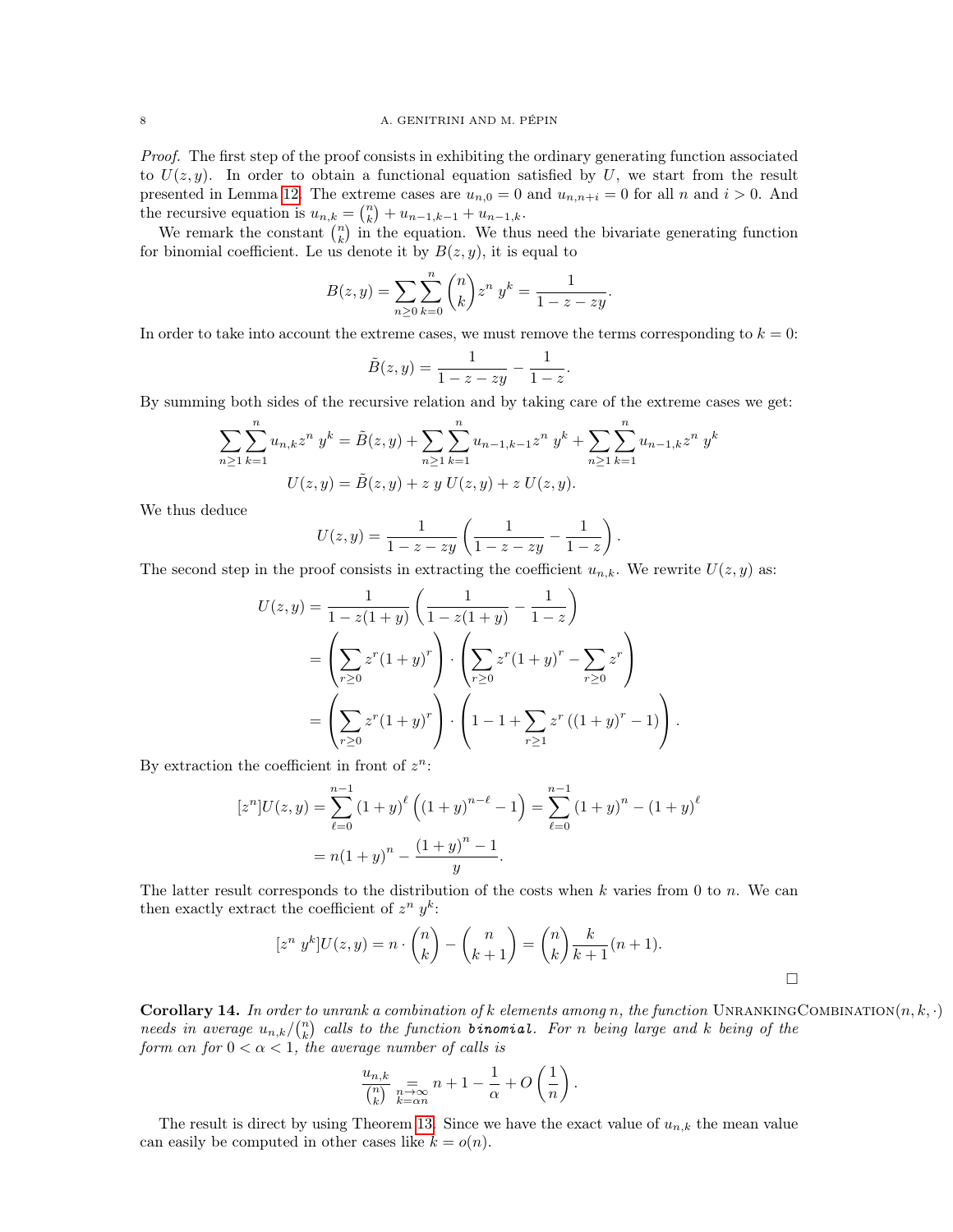#### LEXICOGRAPHIC UNRANKING OF COMBINATIONS REVISITED 9

#### 3. Classical unranking algorithms

<span id="page-8-0"></span>We present now a survey of the usual approaches to unrank combinations. The motivation behind this section is threefold. First the classical algorithms are old, they have been developed in the 70's and 80's and it is a hard task to get access to the papers we will mention. Second, although they have been analyzed according to the number of calls to the binomial coefficient computations we present here a standardization of the analysis using generating functions like in the previous section. Finally, as we will see in Section [4](#page-15-0) and in the conclusion of the paper a detailed analysis of all the possible approaches is necessary to well understand the behaviors of the computations.

<span id="page-8-1"></span>3.1. Unranking through the recursive method. We are dealing with a combinatorial structure here, combinations, that is very well understood in the combinatorial sense. Thus when trying to develop an unranking algorithm the first idea consists in developing one based on the classical recursive generation method presented in [\[18\]](#page-22-4). This type of algorithm is based on a recursive decomposition of the structure into smaller parts. Here, this idea is to use the following fact: a combination of k elements among  $[0; n-1]$  either contains  $n-1$  or does not. In the first case, the rest of the combination can be seen as a combination of  $k-1$  elements among  $n-1$  and in the second case the combination is a combination of k elements among  $n-1$ . From a counting point of view, this translates into the well-known identity  $\binom{n}{k} = \binom{n-1}{k-1} + \binom{n-1}{k}$  and from an unranking point of view, this translates into Algorithm [3.](#page-8-2)

<span id="page-8-2"></span>

| <b>Algorithm 3</b> Recursive Unranking                             |                                                         |
|--------------------------------------------------------------------|---------------------------------------------------------|
|                                                                    | 1: function RECGENERATION $(n, k, u)$                   |
|                                                                    | if $k=0$ then<br>2:                                     |
|                                                                    | return $\parallel$<br>3:                                |
| 1: function UNRANKINGRECURSIVE $(n, k, u)$                         | $\quad \quad \textbf{if} \ \ n=k \ \textbf{then}$<br>4: |
| $L \leftarrow \text{RecGENERATION}(n, k, u)$<br>2:                 | <b>return</b> $[0, 1, 2, , k-1]$<br>5:                  |
| $L' \leftarrow [0, \ldots, 0]$ $\triangleright k$ components<br>3: | $6 -$<br>$b \leftarrow \text{binomial}(n-1, k-1)$       |
| for i from 0 to $k-1$ do<br>4:                                     | if $u < b$ then<br>7:                                   |
| $L'[i] \leftarrow n-1-L[k-1-i]$<br>5:                              | $R \leftarrow \text{RECGENERATION}(n-1, k-1, u)$<br>8:  |
| return $L'$<br>6:                                                  | $append(R, n-1)$<br>9:                                  |
|                                                                    | return $R$<br>10:                                       |
|                                                                    | else<br>11:                                             |
|                                                                    | <b>return</b> RECGENERATION $(n-1, k, u-b)$<br>12:      |

<span id="page-8-4"></span>**Remark 15.** An alternative choice would have been to test whether  $b < \binom{n-1}{k}$  at line [6.](#page-8-2) This corresponds to putting first the combinations that do not contain  $n-1$  and then those that contain  $n-1$ . In this case the unranking order is different but the performance are similar.

**Proposition 16.** The function RECGENERATION $(n, k, u)$  computes the u-th combination for of k elements among n in reverse co-lexicographic order.

**Corollary 17.** The function UNRANKINGRECURSIVE $(n, k, u)$  computes the u-th combinations of k elements among n in lexicographic order.

Proof. The proposition is proved by induction and the corollary is a direct observation given in [\[14,](#page-22-18)  $p. 47$ .

Here again, we are interested in the average number of calls to the function binomial, when u describes the whole range of integers from 0 to  $\binom{n}{k} - 1$ . Ruskey justifies such a measure by supposing the table of all binomial coefficients precomputed, thus each call is equivalent. Later, in Section [4](#page-15-0) we will discuss this measure. We introduce the sequence<sup>[2](#page-8-3)</sup>  $u_{n,k}$  equal to the cumulative number of calls to binomial for the whole range of possible values for  $u$ .

<span id="page-8-3"></span><sup>&</sup>lt;sup>2</sup>In order to simplify the notations we use several times the notations  $u_{n,k}$  and  $U(z)$  for distinct sequences and series.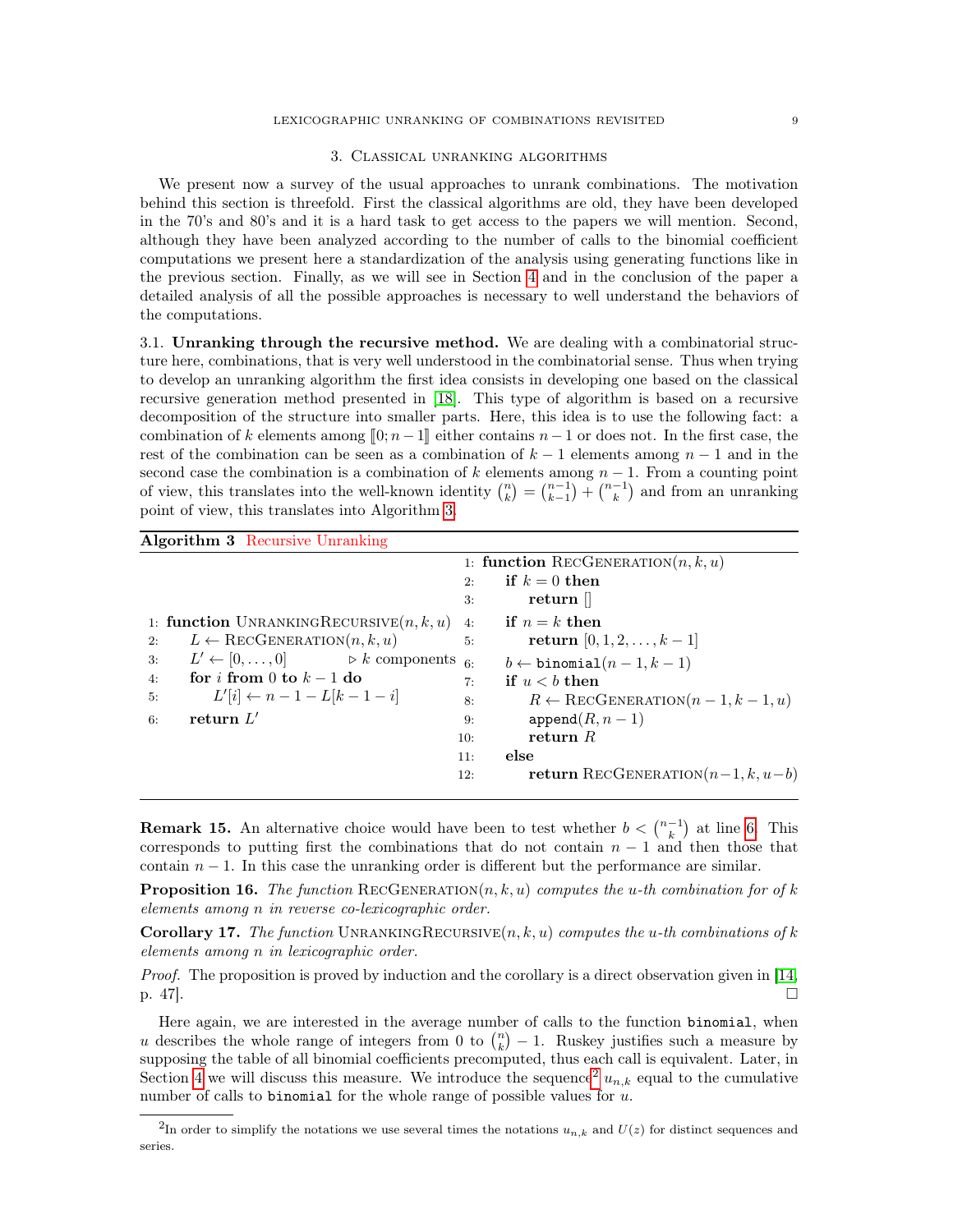<span id="page-9-1"></span>**Lemma 18.** Let  $u_{n,k}$  be the cumulative number of calls to **b**inomial while unranking all possible u from 0 to  $\binom{n}{k} - 1$ . The sequence satisfies:  $u_{n,0} = 0$  and  $u_{n,n+i} = 0$  for all n and  $i \ge 0$  and otherwise:

$$
u_{n,k} = \binom{n}{k} + u_{n-1,k-1} + u_{n-1,k}.
$$

*Proof.* If  $0 < k < n$ , calling RECGENERATION $(n, k, u)$  incurs one call to BINOMIAL and a recursive call. The cumulative cost of the first call to binomial is  $\binom{n}{k}$ , the cumulative cost of the recursive calls for  $u < \binom{n-1}{k-1}$  is  $u_{n-1,k-1}$  and the cumulative costs of the recursive calls for  $u \geq \binom{n-1}{k-1}$ is  $u_{n-1,k}$ .

| $\boldsymbol{k}$<br>$\it n$ |                | 1              | $\overline{2}$ | 3        | 4                   | 5      | 6 |          | 8 |
|-----------------------------|----------------|----------------|----------------|----------|---------------------|--------|---|----------|---|
| $\mathbf{1}$                | 0              | 0              |                |          |                     |        |   |          |   |
| $\overline{2}$              | $\overline{0}$ | $\overline{2}$ | 0              |          |                     |        |   |          |   |
| 3                           | $\overline{0}$ | 5              | 5              | $\theta$ |                     |        |   |          |   |
| $\overline{4}$              | $\overline{0}$ | 9              | 16             | 9        | 0                   |        |   |          |   |
| $\bf 5$                     | 0              | 14             | 35             | 35       | 14                  | 0      |   |          |   |
| $\overline{6}$              | $\theta$       | 20             | 64             | 90       | 64                  | 20     | 0 |          |   |
| $\overline{7}$              | 0              | 27             |                | 105 189  | 189                 | 105 27 |   | $\theta$ |   |
| 8                           | 0              | 35             |                |          | 160 350 448 350 160 |        |   | 35       |   |

TABLE 3. First values of  $u_{n,k}$  for  $n = 1.8$  and  $k = 0..n$  (Algorithm [3\)](#page-8-2)

<span id="page-9-0"></span>**Theorem 19.** Let  $U(z, y)$  be the ordinary generating function associated to  $(u_{n,k})$ , such that  $U(z, y) = \sum_{n \geq 0} \sum_{k=0}^{n} u_{n,k} y^k z^n$ . Then,

$$
U(z, y) = \frac{1}{1 - z - zy} \left( \frac{1}{1 - z - zy} - \frac{1}{1 - z} - \frac{zy}{1 - zy} \right), \text{ thus,}
$$

$$
u_{n,k} = {n \choose k} k \left( \frac{n+1}{k+1} - \frac{1}{n-k+1} \right).
$$

The proof of Theorem [19](#page-9-0) is very similar to the one of Theorem [13.](#page-6-3)

Proof. The first step of the proof consists in exhibiting the ordinary generating function associated to  $U(z, y)$ . In order to obtain the equation for U, we start from the result presented in Lemma [18.](#page-9-1) The extreme cases are  $u_{n,0} = 0$  and  $u_{n,n+i} = 0$  for all n and  $i \ge 0$ . And the recursive equation is  $u_{n,k} = \binom{n}{k} + u_{n-1,k-1} + u_{n-1,k}.$ 

Again, the numbers  $\binom{n}{k}$  appear in the equation, thus we need the bivariate generating function of binomial coefficients. Le us denote it by  $B(z, y)$ . It satisfies:

$$
B(z, y) = \sum_{n \ge 0} \sum_{k=0}^{n} {n \choose k} z^{n} y^{k} = \frac{1}{1 - z - zy}.
$$

In order to follow the extreme cases, we must remove the first column  $k = 0$  and the diagonal  $k = n$ :

$$
\tilde{B}(z,y) = \frac{1}{1-z-zy} - \frac{1}{1-z} - \frac{zy}{1-zy}
$$

.

By summing the recursive equation and taking care of the extreme cases we get:

$$
\sum_{n\geq 1} \sum_{k=1}^{n} u_{n,k} z^n y^k = \tilde{B}(z, y) + \sum_{n\geq 1} \sum_{k=1}^{n} u_{n-1,k-1} z^n y^k + \sum_{n\geq 1} \sum_{k=1}^{n} u_{n-1,k} z^n y^k
$$
  

$$
U(z, y) = \tilde{B}(z, y) + z y U(z, y) + z U(z, y).
$$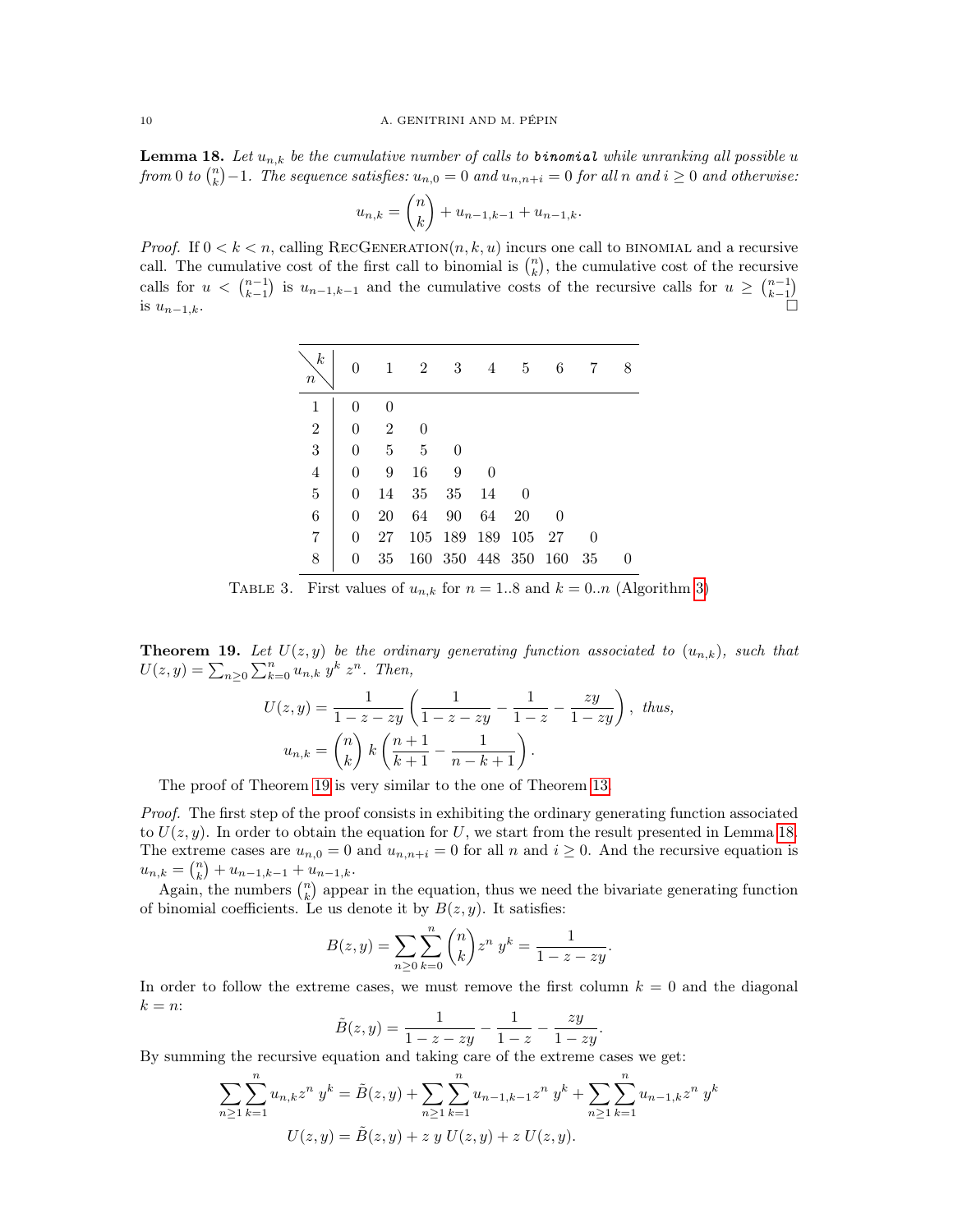We thus deduce

$$
U(z, y) = \frac{1}{1 - z - zy} \left( \frac{1}{1 - z - zy} - \frac{1}{1 - z} - \frac{zy}{1 - zy} \right)
$$

The second step in the proof consists in extracting the coefficient  $u_{n,k}$ .

$$
U(z,y) = \frac{1}{1 - z(1+y)} \left( \frac{1}{1 - z(1+y)} - \frac{1}{1 - z} - \frac{zy}{1 - zy} \right)
$$
  
= 
$$
\left( \sum_{r \ge 0} z^r (1+y)^r \right) \cdot \left( \sum_{r \ge 0} z^r (1+y)^r - \sum_{r \ge 0} z^r - \sum_{r \ge 1} z^r y^r \right)
$$
  
= 
$$
\left( \sum_{r \ge 0} z^r (1+y)^r \right) \cdot \left( 1 - 1 + \sum_{r \ge 1} z^r ((1+y)^r - 1 - y^r) \right).
$$

By extraction the coefficient in front of  $z^n$ :

$$
[zn]U(z,y) = \sum_{\ell=0}^{n-1} (1+y)^{\ell} ((1+y)^{n-\ell} - 1 - y^{n-\ell})
$$
  
= 
$$
\sum_{\ell=0}^{n-1} (1+y)^{n} - (1+y)^{\ell} - y^{n-\ell} (1+y)^{\ell}
$$
  
= 
$$
n(1+y)^{n} - \frac{(1+y)^{n} - 1}{y} - y(1+y)^{n} + y^{n+1}
$$

The latter result corresponds to the distribution of the costs when  $k$  varies from 0 to  $n$ . We can then extract the coefficient of  $z^n$   $y^k$ :

$$
[z^n y^k]U(z,y) = n \cdot \binom{n}{k} - \binom{n}{k+1} - \binom{n}{k-1}
$$

$$
= \binom{n}{k} \left(n - \frac{n-k}{k+1} - \frac{k}{n-k+1}\right)
$$

which completes the proof.  $\Box$ 

This sequence  $u_{n,k}$  is a shifted version of the sequence stored under the reference [OEIS A059797](https://oeis.org/A059797). We thus can complete the properties in **OEIS** using our results.

Due to the values of the extreme cases when  $k = 0$  and  $k = n$  and the symmetry in the recurrence we obviously obtain the fact that  $u_{n,k} = u_{n,n-k}$ , reflecting the symmetry of the binomial coefficients.

**Corollary 20.** The function UNRANKINGRECURSIVE $(n, k, \cdot)$  needs in average  $u_{n,k}/\binom{n}{k}$  calls to the function **binomial.** For n being large and k being of the form  $\alpha \cdot n$  for  $0 < \alpha < 1$ , we get:

$$
\frac{u_{n,k}}{\binom{n}{k}} \underset{k=\alpha n}{\underset{n\to\infty}{\longrightarrow}} n+2-\frac{1}{\alpha(1-\alpha)}+O\left(\frac{1}{n}\right).
$$

Note that for this algorithm too, the average complexity is only below the worst-case complexity by a constant (when  $k \sim \alpha n$ ).

Naturally, in order to be able to handle large values of  $n$  and  $k$ , a tail-recursive variant of this algorithm, or an iterative version should be preferred over the straightforward implementation. In the latter strategy, the recursive approach is a drawback for some programming languages that do not handle recursion efficiently (due to the depth of the stack). In fact, today the computer are able to handle combinations for very big values of  $n$  and  $k$  thus the recursive approach should be avoided. Naturally other strategies have been suggested in the literature.

.

.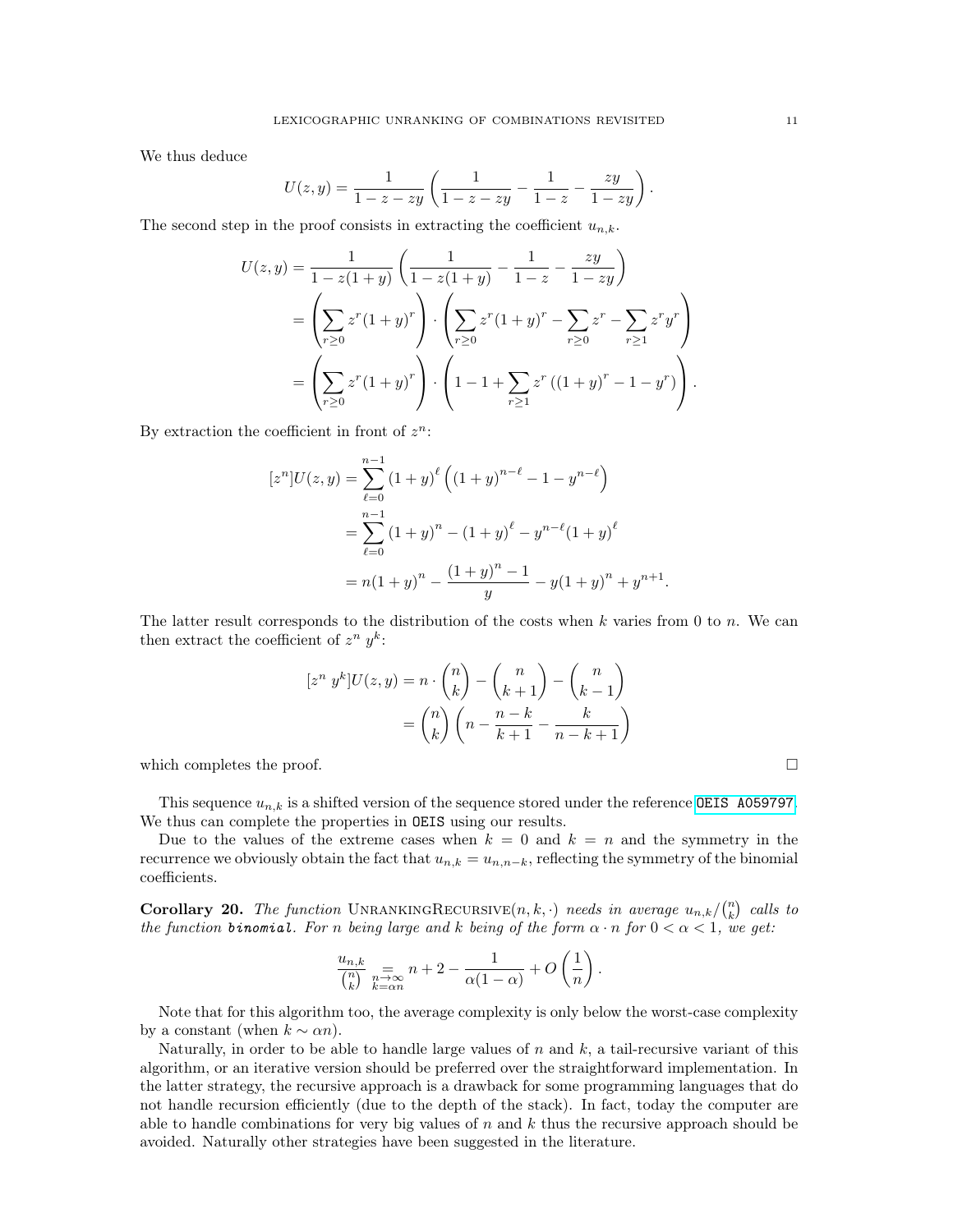<span id="page-11-0"></span>3.2. Unranking through combinadics. In 1887, E. Pascal [\[19\]](#page-22-8) and later D. H. Lehmer (detailed in the book [\[1,](#page-22-9) p. 27]) presented an interesting way to decompose a natural number, in what we call today a mixed radix numeral system. In their case it is the combinatorial number system, or combinadics. The decomposition relies on binomial coefficients.

**Fact 21.** Let  $n \geq k$  be two positive numbers. For all integers u, with  $0 \leq u < {n \choose k}$ , there exists a unique sequence  $0 \leq c_1 < c_2 < \cdots < c_k < n$  such that<sup>[3](#page-11-1)</sup>

$$
u = \begin{pmatrix} c_1 \\ 1 \end{pmatrix} + \begin{pmatrix} c_2 \\ 2 \end{pmatrix} + \dots + \begin{pmatrix} c_{k-1} \\ k-1 \end{pmatrix} + \begin{pmatrix} c_k \\ k \end{pmatrix}.
$$

The finite sequence  $(c_1, \ldots, c_k)$  is called the combinadic of u.

<span id="page-11-2"></span>For example when  $n = 5$  and  $k = 3$ , the number 8 is represented as  $\binom{1}{1} + \binom{3}{2} + \binom{4}{3}$ , thus the combinadic of 8 is  $(1,3,4)$ . In the following Table [4](#page-11-2) we present for various values of u the combinadic of u and the combination of rank u for  $n = 6$  and  $k = 2$ . Here we observe that the exhibited ranking is co-lexicographic and that the combination of rank  $u$  can be deduced from the combinadic of u by reversing it and applying the transformation  $x \mapsto n - 1 - x$  to each of its components.

| rank             |                  |              | reverse rank combinadic combination |
|------------------|------------------|--------------|-------------------------------------|
| 0                | 14               | (4, 5)       | (0, 1)                              |
| 1                | 13               | (3, 5)       | (0, 2)                              |
| $\overline{2}$   | 12               | (2, 5)       | (0, 3)                              |
| 3                | 11               | (1, 5)       | (0, 4)                              |
| $\overline{4}$   | 10               | (0, 5)       | (0, 5)                              |
| $\overline{5}$   | 9                | (3, 4)       | (1, 2)                              |
| 6                | 8                | (2, 4)       | $(1, \, 3)$                         |
| 7                | 7                | (1, 4)       | (1, 4)                              |
| 8                | 6                | (0, 4)       | (1, 5)                              |
| $\boldsymbol{9}$ | 5                | (2, 3)       | (2, 3)                              |
| 10               | 4                | (1, 3)       | (2, 4)                              |
| 11               | 3                | (0, 3)       | (2, 5)                              |
| 12               | $\boldsymbol{2}$ | (1, 2)       | (3, 4)                              |
| $13\,$           | 1                | (0, 2)       | (3, 5)                              |
| 14               |                  | <sup>1</sup> | 5 <sup>2</sup><br>4,                |

TABLE 4. Combinadics and their combination for  $n = 6$  and  $k = 2$ 

In 2004, using this representation, McCaffrey exhibited in the MSDN article [\[16\]](#page-22-19), an algorithm to build the u-th element (in lexicographic order) of the combinations of k elements among n. But in fact, this algorithm was already published in [\[14,](#page-22-18) p. 47] and can also be seen as an extension of the work of Lehmer. This algorithm is interesting in the sense that it corresponds to the previous implementation used in the mathematics software system Sagemath  $[22]^4$  $[22]^4$  $[22]^4$ . In the beginning of 2020, we replaced the Sagemath implementation by the algorithm presented in Section [2](#page-3-0)<sup>[5](#page-11-4)</sup>.

The algorithm simply performs the combinadic decomposition of  $u$  and then applies the aforementioned transformation. The idea to get the combinadic of an integer  $0 \le u < \binom{n}{k}$  is the following:  $c_k$  is obtained as the maximum integer such that  $u \geq {c_k \choose k}$ , then the remaining part  $u-{c_k \choose k}$  is smaller than  $\binom{n-1}{k-1}$  so its can be decomposed recursively into a combinadic with  $k-1$  components smaller than  $n - 1$ . McCaffrey's algorithm is described in Algorithm [4](#page-12-0) below.

<span id="page-11-3"></span><span id="page-11-1"></span><sup>&</sup>lt;sup>3</sup>We extend the definition of binomial coefficients with  $\binom{n}{k} = 0$  when  $k > n$ .

<sup>4</sup>The previous unranking algorithm from Sagemath is stored in the Software Heritage Archive [swh:1:cnt:c60366bc03936eede6509b23307321faf1035e23;lines=539-605](http://archive.softwareheritage.org/swh:1:cnt:c60366bc03936eede6509b23307321faf1035e23;origin=https://github.com/sagemath/sage;lines=539-605)

<span id="page-11-4"></span><sup>5</sup>The new unranking algorithm from Sagemath is stored in the Software Heritage Archive [swh:1:cnt:b2a68056554dbf90fa55e76820f348d9d55019e3;lines=539-653](http://archive.softwareheritage.org/swh:1:cnt:b2a68056554dbf90fa55e76820f348d9d55019e3;origin=https://github.com/sagemath/sage;lines=539-653)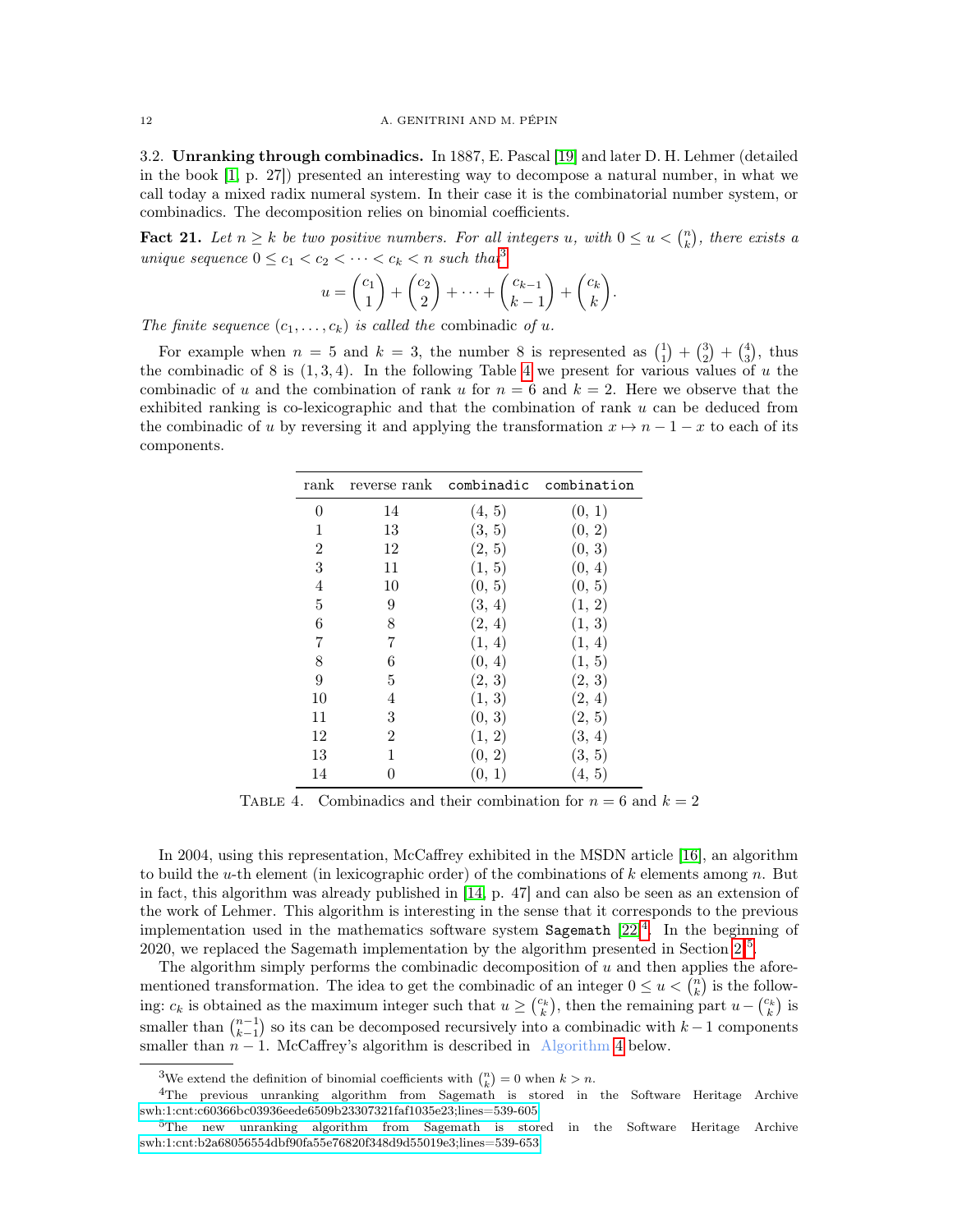<span id="page-12-0"></span>Algorithm 4 Unranking a combination

|     | 1: function UNRANKING VIA COMBINADIC $(n, k, u)$ |                               |
|-----|--------------------------------------------------|-------------------------------|
| 2:  | $L \leftarrow [0, \ldots, 0]$                    | $\triangleright k$ components |
| 3:  | $u' \leftarrow \texttt{binomial}(n, k) - 1 - u$  |                               |
| 4:  | $v \leftarrow n$                                 |                               |
| 5:  | for i from 0 to $k-1$ do                         |                               |
| 6:  | $v \leftarrow v-1$                               |                               |
| 7:  | $b \leftarrow \texttt{binomial}(v, k - i)$       |                               |
| 8:  | while $u' < b$ do                                |                               |
| 9:  | $v \leftarrow v-1$                               |                               |
| 10: | $b \leftarrow \texttt{binomial}(v, k - i)$       |                               |
| 11: | $u' \leftarrow u' - b$                           |                               |
| 12: | $L[i] \leftarrow n-1-v$                          |                               |
| 13: | return $L$                                       |                               |
|     |                                                  |                               |

As we noted while explaining Table [4,](#page-11-2) we work with the reverse of the rank u (see line [3](#page-12-0) in the algorithm) in order to unrank combination in lexicographic order. The presented algorithm is also close to Er's algorithm [\[9\]](#page-22-15) whose representation for combinations is distinct but the computations are analogous; furthermore in his paper, Theorem 2 corresponds exactly to the combinadic decomposition.

The function UNRANKINGVIACOMBINADIC(n, k, u) computes the combinations of k elements among  $n$  of rank  $u$  in lexicographic order, though the core of the algorithm is reverse co-lexicographic. The correctness of the algorithm is stated in [\[14\]](#page-22-18).

Again, we express the complexity of this algorithm as its number of calls to the function binomial. First note that, the values n and k being given, the worst cases are obtained when  $v$ gets as small as possible at then end of the loop, thus for all u whose combinadic satisfy  $c_1 = 0$ . Hence, the worst case complexity is  $n-1$ . Again, we complete this analysis, by computing the average complexity of the algorithm. To reach this goal, we introduce the sequence  $u_{n,k}$  computing the cumulative number of calls to **binomial** when u ranges from 0 to  $\binom{n}{k} - 1$ .

<span id="page-12-2"></span><span id="page-12-1"></span>**Lemma 22.** Let  $u_{n,k}$  be the cumulative numbers of calls to **binomial** while unranking all possible u from 0 to  $\binom{n}{k} - 1$ . The sequence satisfies:  $u_{n,0} = 1$  and  $u_{n,n+i} = 0$  for all n and  $i > 0$  and otherwise

$$
u_{n,k} = \binom{n}{k} + u_{n-1,k-1} + u_{n-1,k}.
$$

| $\boldsymbol{k}$<br>$\boldsymbol{n}$ |   |                | 2  | 3              | 4                   | -5 | 6  |    |  |
|--------------------------------------|---|----------------|----|----------------|---------------------|----|----|----|--|
| 1                                    |   | $\overline{2}$ |    |                |                     |    |    |    |  |
| $\overline{2}$                       | 1 | $\overline{5}$ | -3 |                |                     |    |    |    |  |
| $\overline{3}$                       | 1 | 9              | 11 | $\overline{4}$ |                     |    |    |    |  |
| $\overline{4}$                       | 1 | 14             | 26 | 19             | -5                  |    |    |    |  |
| $\overline{5}$                       | 1 | 20             | 50 | 55             | 29                  | -6 |    |    |  |
| $\overline{6}$                       | 1 | 27             | 85 | 125 99         |                     | 41 |    |    |  |
| 7                                    | 1 | 35             |    |                | 133 245 259 161     |    | 55 | 8  |  |
| 8                                    |   | 44             |    |                | 196 434 574 476 244 |    |    | 71 |  |

TABLE 5. First values of  $u_{n,k}$  for  $n = 1.8$  and  $k = 0..n$  (Algorithm [4\)](#page-12-0)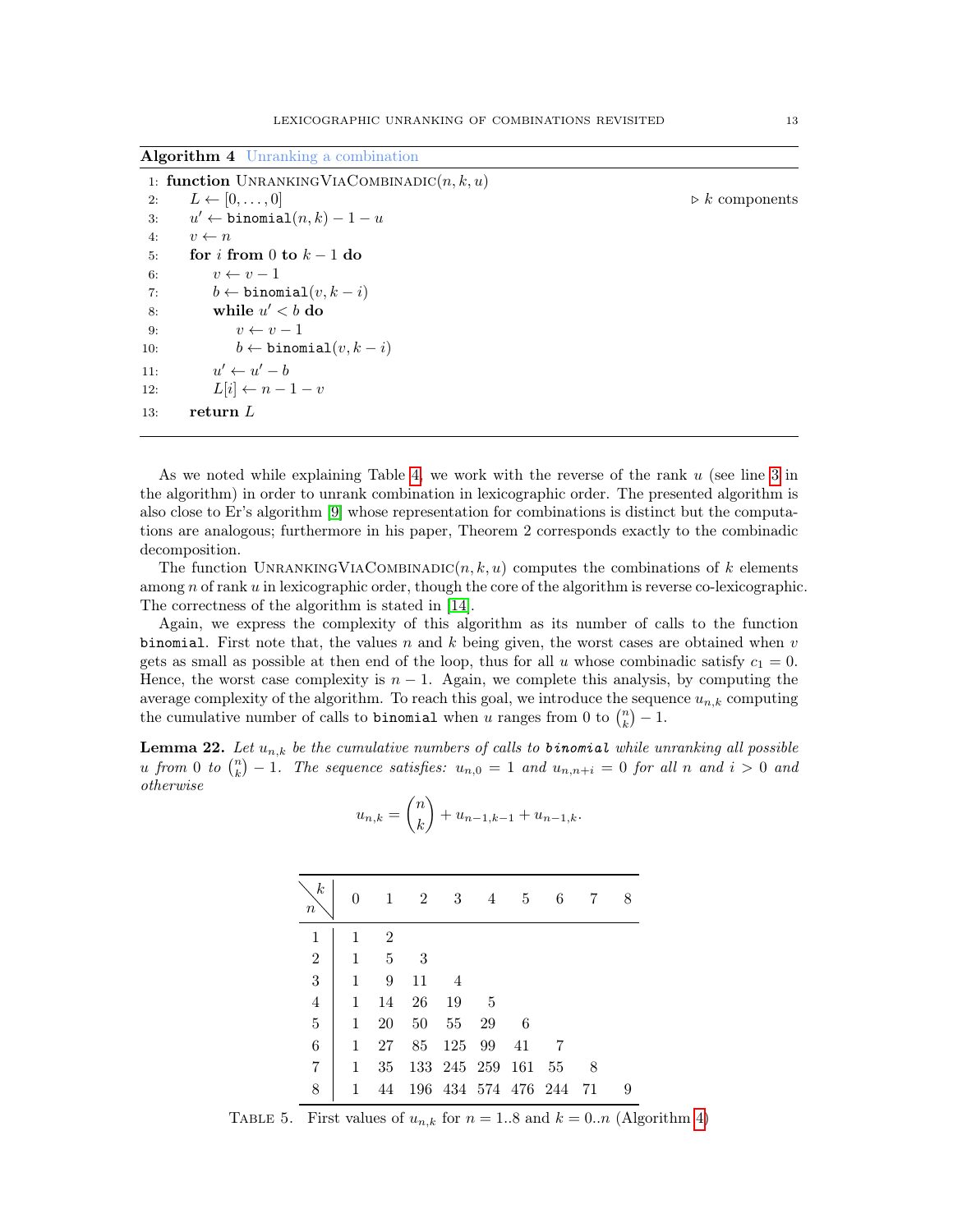### 14 A. GENITRINI AND M. PÉPIN

Table [5](#page-12-1) presents the sequence given in Lemma [22.](#page-12-2) The difference with the two sequences studied before lies in the extreme cases. This sequence is a shifted version of the sequence [OEIS A264751](https://oeis.org/A264751). Both combinatorial objects can be put in bijection, and thus some conjectures stated there, are solved in the following.

*Proof.* Note that  $n - c_k$  calls to binomial are necessary to determine  $c_k$ , then  $c_k - c_{k-1}$  calls to determine  $c_{k-1}, \ldots, c_2 - c_1$  to determine  $c_1$ . Hence, the total number of binomial coefficients evaluations necessary to compute the combinadic of u is  $n - c_1$  (and thus only depends on  $c_1$ ). Besides, for a given  $j \geq 0$ , the number of finite sequences  $c_1 = j \lt c_2 \lt c_3 \lt \cdots \lt c_k \lt n$ is equal to the number of sequences  $0 \leq c'_2 < c'_3 < \cdots < c_k < n-j-1$  by the change of variable  $c'_i \leftarrow c_i - j - 1$ . Hence, this number is equal to  $\binom{n-1-j}{k-1}$ . In addition, there is a first call to binomial at the beginning of the algorithm to reverse the rank, regardless of the value of  $u$ . We thus obtain:

$$
u_{n,k} = \binom{n}{k} + \sum_{j=0}^{n-k} (n-j) \cdot \binom{n-j-1}{k-1}.
$$

Using the latter equation, the recursive equation is directly proved by induction.  $\Box$ 

Note that in this case the cumulative numbers are not symmetrical  $u_{n,k} \neq u_{n,n-k}$ . In fact the computation of the combinadics is not symmetrical.

**Theorem 23.** Let  $U(z, y)$  be the generating function associated to  $(u_{n,k})$ . Then

$$
U(z, y) = \frac{1}{1 - z - zy} \left( \frac{1}{1 - z - zy} - \frac{z}{1 - z} \right); thus
$$

$$
u_{n,k} = \binom{n}{k} \left( n + 1 - \frac{n - k}{k + 1} \right).
$$

The proof is the same as the one of Theorem [13.](#page-6-3) The values for  $u_{n,k}$  are a bit different due to the extreme cases  $u_{n,0}$ .

<span id="page-13-0"></span>**Corollary 24.** The average number of calls to **binomial** in Algorithm  $\lambda$  for n being large and k being of the form  $\alpha n$  for  $0 < \alpha < 1$  is

$$
\frac{u_{n,k}}{\binom{n}{k}} \underset{k=\alpha n}{\underset{n\to\infty}{=}} n+2-\frac{1}{\alpha}+O\left(\frac{1}{n}\right).
$$

In the literature there is another algorithm based on combinadics given in [\[5\]](#page-22-14). We provide a pseudo-code equivalent of the original Fortran algorithm in Algorithm [5.](#page-14-0) Note that the algorithm does not handle the case  $k = 1$ , which should thus be treated separately. There, in the computation of the combinadic for a given rank, the coefficients are computed from the smallest one,  $c_1$ , to the second largest one,  $c_{k-1}$ , and finally the value for  $c_k$  is directly deduced with no need for further trials. In this algorithm, the variable  $L$  contains the combinadic of  $u$  (not its reverse). We note two differences with Algorithm [4.](#page-12-0) First, last coefficient  $(c_k)$  is directly computed without "trying" the different possible values as for the previous coefficients (see line [13\)](#page-14-0). Second, it uses a combinatorial argument to find the value of the  $c_i$  coefficients that is the complementary of the argument used in the privous algorithm: the number of sequences  $0 \leq c_1 < c_2 < \cdots < c_k < n$ with  $c_1 \geq j$  is equal to  $\sum_{i=0}^{j} {n-i-1 \choose k-1}$ , hence the accumutation performed in the r variable. The fact that the same combinatorial argument can be used in two different ways here has to be put in parallel with Remark [15](#page-8-4) at the beginning of this section.

The first point mentioned above is an improvement over Algorithm [4,](#page-12-0) but in fact this second algorithm is penalised by the extra addition that it has to perform and then undo at line [12](#page-14-0) to find each  $c_i$ . With this approach it is mandatory to compute the accumulation of binomial coefficients in  $r$  until it becomes greater than  $u$  to know when to exit the loop. It will appear in our experimentations in the next section that this has a noticeable impact on performance.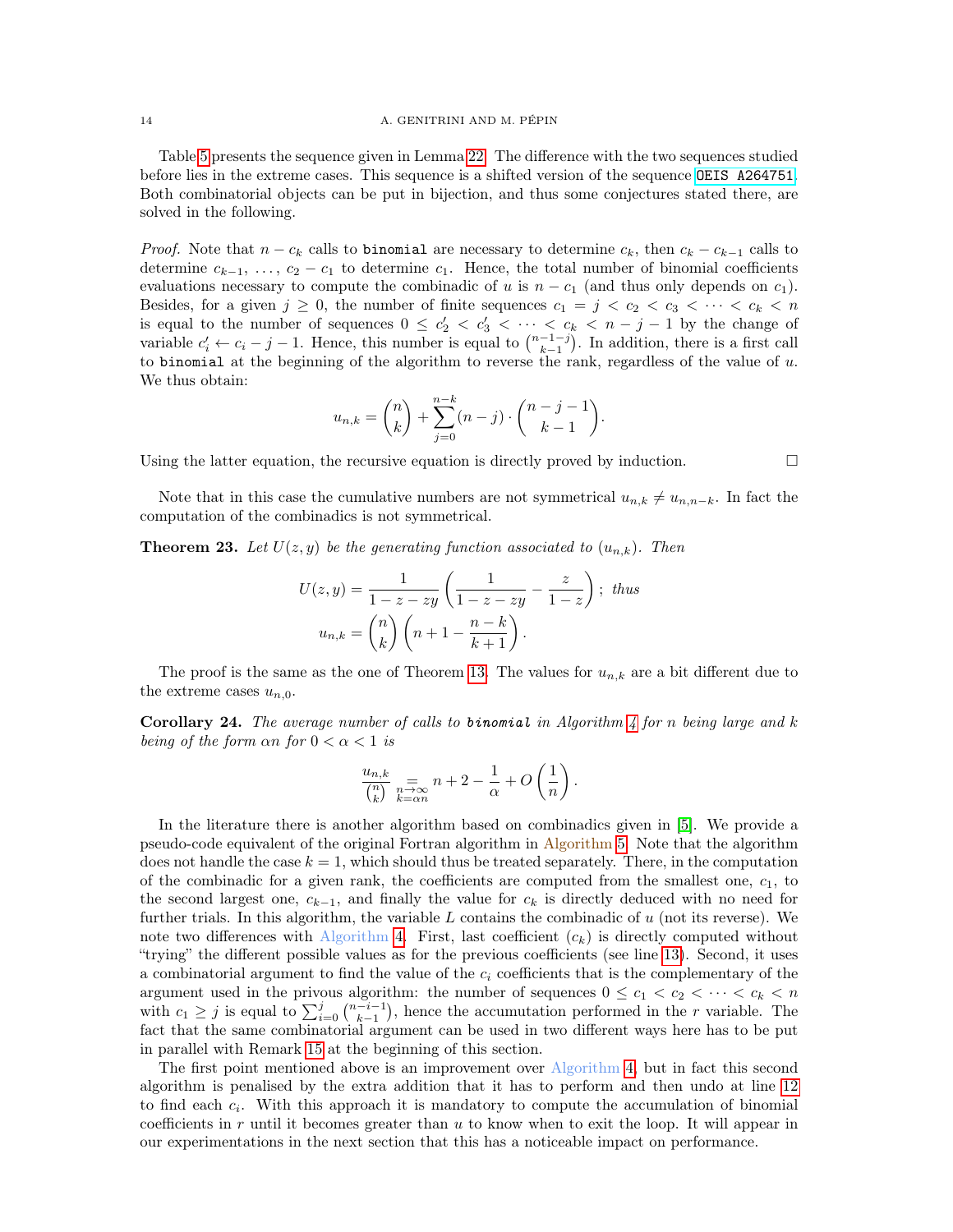<span id="page-14-0"></span>Algorithm 5 Unranking a combination (alternative algorithm)

|     | 1: function UNRANKING VIACOMBINADIC $2(n, k, u)$        |                               |
|-----|---------------------------------------------------------|-------------------------------|
| 2:  | $L \leftarrow [0, \ldots, 0]$                           | $\triangleright k$ components |
| 3:  | $r \leftarrow 0$                                        |                               |
| 4:  | for i from 0 to $k-2$ do                                |                               |
| 5:  | if $i \neq 0$ then $L[i] \leftarrow L[i-1]$             |                               |
| 6:  | else $L[i] \leftarrow -1$                               |                               |
| 7:  | while true do                                           |                               |
| 8:  | $L[i] \leftarrow L[i] + 1$                              |                               |
| 9:  | $b \leftarrow \text{binomial}(n - L[i] - 1, k - i - 1)$ |                               |
| 10: | $r \leftarrow r + b$                                    |                               |
| 11: | <b>if</b> $r > u$ then exit the loop                    |                               |
| 12: | $r \leftarrow r - b$                                    |                               |
| 13: | $L[k-1] \leftarrow L[k-2] + u - r + 1$                  |                               |
| 14: | return $L$                                              |                               |

UNRANKINGVIACOMBINADIC2 $(n, k, u)$  is a lexicographic unranking for combinations. This algorithm is presented by Buckles and Lybanon in [\[5\]](#page-22-14) and its correctness is presented in [\[14\]](#page-22-18). Finally note it is approximately the implementation in Matlab [\[6\]](#page-22-21) whose code is also presented by Ruskey in [\[20,](#page-22-3) p. 65]. The latter approach does also trials to find the last coefficient of the combination instead of computing it directly line in line [15.](#page-17-0)

**Lemma 25.** Let  $u_{n,k}$  be the cumulative numbers of calls to **binomial** while unranking all possible u from 0 to  $\binom{n}{k} - 1$ . For all n, the sequence satisfies  $u_{n,k} = 0$  when  $k = 1, 2$  or  $k > n$  and otherwise:

$$
u_{n,k} = \binom{n}{k} + u_{n-1,k-1} + u_{n-1,k}.
$$

<span id="page-14-1"></span>The result is proved in an analogous way as Lemma [22,](#page-12-2) summing over  $c_{k-1}$  instead of  $c_1$ . In Table [6](#page-14-1) we compute the first values of  $(u_{n,k})$ . We note the first values are smaller than the previous ones, Theorem [26](#page-15-2) gives their asymptotic behavior.

| $\boldsymbol{k}$<br>$\it n$ |                |                | 2      | 3              | 4           | 5                              | 6   |    | 8 |
|-----------------------------|----------------|----------------|--------|----------------|-------------|--------------------------------|-----|----|---|
| $\mathbf{1}$                |                |                |        |                |             |                                |     |    |   |
| $\sqrt{2}$                  | $\overline{0}$ | 0              |        |                |             |                                |     |    |   |
| 3                           | $\overline{0}$ | 0              | 4      | $\overline{2}$ |             |                                |     |    |   |
| $\overline{4}$              | $\overline{0}$ | 0              | 10     | 10             | -3          |                                |     |    |   |
| $\overline{5}$              | $\overline{0}$ | 0              | $20\,$ | $30\,$         | 18          | 4                              |     |    |   |
| $\,$ 6 $\,$                 | $\overline{0}$ | 0              | $35\,$ | 70             | 63          | $\ensuremath{\mathnormal{28}}$ | 5   |    |   |
| 7                           | $\overline{0}$ | $\overline{0}$ | 56     | 140            | 168         | 112                            | 40  | 6  |   |
| 8                           | 0              | 0              | 84     |                | 252 378 336 |                                | 180 | 54 |   |

TABLE 6. First values of  $u_{n,k}$  for  $n = 1.8$  and  $k = 0..n$  (Algorithm [5\)](#page-14-0)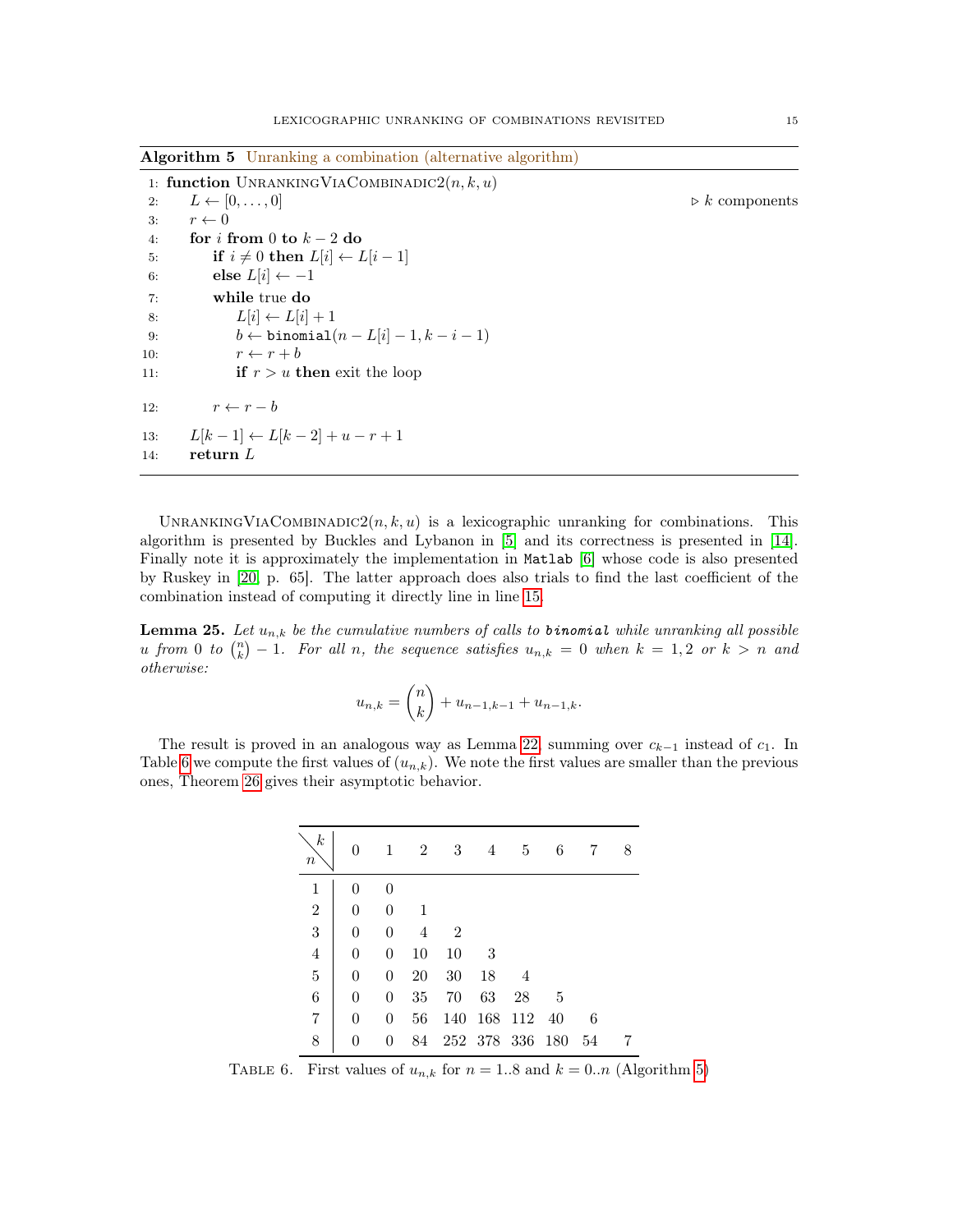<span id="page-15-2"></span>**Theorem 26.** Let  $U(z, y)$  be the generating functions associated to  $(u_{n,k})$ . Then

$$
U(z, y) = \frac{z^2 y^2}{(1 - z)^2 (1 - z - zy)^2};
$$
 thus  

$$
u_{n,k} = {n \choose k} \frac{k - 1}{k + 1} (n + 1).
$$

Corollary 27. The average number of calls to binomial in Algorithm [5](#page-14-0) for n being large and k being of the form  $\alpha n$  for  $0 < \alpha < 1$  is

$$
\frac{u_{n,k}}{\binom{n}{k}} \underset{k=\alpha n}{\underset{n\to\infty}\longrightarrow} n+1-\frac{2}{\alpha}+O\left(\frac{1}{n}\right).
$$

The improvement for the efficiency of the algorithm is seen only on the second order in comparison to the one of Corollary [24.](#page-13-0)

Let us conclude this part with an interesting remark. In our Algorithm [3](#page-8-2) while unranking k elements among n, we combinatorially see  $\binom{n}{k}$  as first  $\binom{n-1}{k-1}$  and otherwise at  $\binom{n-1}{k}$ . This is the same approach as in Algorithm [5.](#page-14-0) But as we presented after Algorithm [3,](#page-8-2) we could have first be interested in  $\binom{n-1}{k}$  and then in  $\binom{n-1}{k-1}$ . Then the algorithm would have been in a reverse co-lexicographic fashion, and it would follwo exactly the same approach as Algorithm [4.](#page-12-0)

## 4. Improving efficiency and realistic complexity analysis

<span id="page-15-0"></span>We will now show that the complexity study mentioned above is not adequate anymore. Although the approximation that computing one binomial coefficient has a constant cost seems to have been sufficient in the past (due the limitation of the implementations to 32-bits integers, see [\[16\]](#page-22-19) who seems to be the first to introduce combination unranking using big integer computations), this is not a valid model anymore as big integers are now widely used. We will discuss the impact of big integer manipulation and some optimizations that significantly improve the performance of all algorithms.

Using the two last sections we know the different algorithms that are mostly used in practice. But having in mind the results exhibited in Table [1](#page-2-0) there are probably deep modifications in the codes that are implemented. Obviously by using an implementation calling directly big integers through the GMP libray in C is the best way too compute very fast, but the distinct behaviors presented in the table militate in favor of other improvements.

For all algorithms we proved that the average number of calls to the function binomial is equivalent to n (when k grows linearly). A first question to investigate is about this complexity measure: is it reasonable? An obvious approach consists in analyzing the average time spent for the computation of uniformly sampled combinations.

<span id="page-15-1"></span>4.1. First experiments to visualize the time complexity in real context. In the two next plots in Figure [1](#page-16-1) we have represented the average time needed for the computations of 500 combinations for each pair  $(n, k = n/2)$  while n is ranging from 250 to 10,000 with a step size of 250. The choice  $k = n/2$  has been done because it corresponds to the worst complexity cases while  $k$  is ranging 0 to n. To conduct experiments we have implemented all algorithms in C using the classical GMP library for big integers<sup>[6](#page-15-3)</sup>. On the leftmost plot we represent the average time for the unranking of a combination for  $n$  ranging from 250 to 10,000 by steps of 250 too. Note that all the curves are merged: all algorithms seem to need the almost exactly the same time to unrank a combination.

In the rightmost plot, we present a version with memoization for the algorithms: we first run a pre-computation step storing all binomial coefficients that will be used. The second step consists in unranking the combinations by using the pre-calculated values for the binomial coefficients. On our plot we represent only the time used for the second step. We remark that the recursive Algorithm [3](#page-8-2)

<span id="page-15-3"></span> $6$ The implementation and the exhaustive material used for repeating the experiments are available at [http:](http://github.com/Kerl13/combination_unranking) [//github.com/Kerl13/combination\\_unranking](http://github.com/Kerl13/combination_unranking).

The experiments have been driven through a standard laptop PC with an I7-8665U CPU, 32Gb RAM running Ubuntu Linux 2020.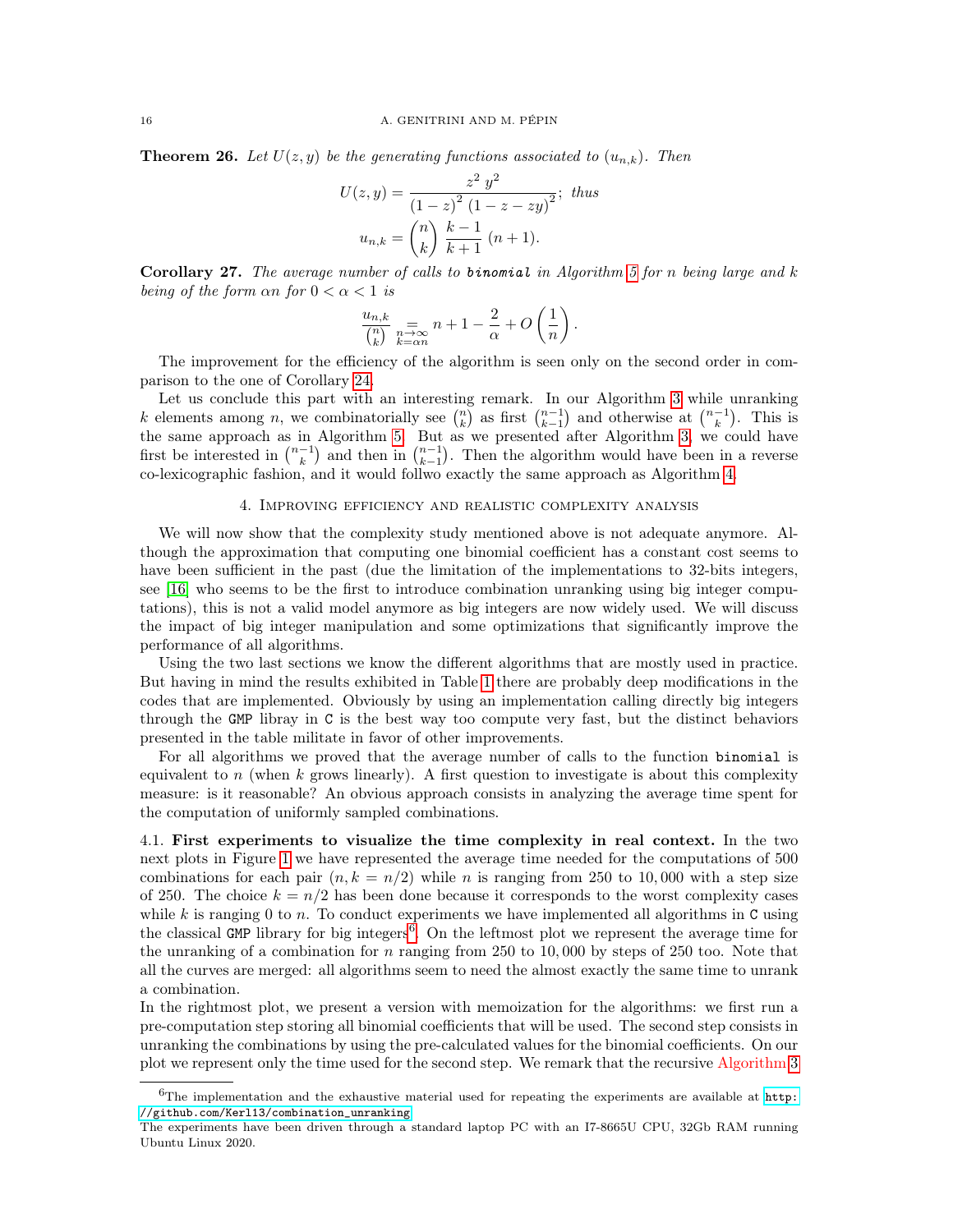is not as efficient as the others. Later on we will be able to state it is due to its recursive nature. As we have earlier explained, Algorithm [5](#page-14-0) should be less efficient as Algorithm [4:](#page-12-0) this is the case. Our Algorithm [2](#page-5-0) and Algorithm [4](#page-12-0) are the most efficient when used in this setup.

<span id="page-16-1"></span>

FIGURE 1. Time (in ms) for unranking a combination, with  $n = 250..10,000$ and  $k = n/2$ .

While the number of calls to the binomial coefficients is linear in  $n$ , it is clear that it is not the case for the time complexity of the algorithms (see on the leftmost plot). But, once the binomial coefficients have been pre-computed, then running the four algorithms without computing binomial coefficients is closer to a linear function but they still are not really linear.

While memoizing all binomial coefficients when  $n$  is of order of some hundreds is possible, it is not the case anymore when n is of the order of several thousands<sup>[7](#page-16-2)</sup>. While such cases did not occur when the methods  $(e.g. [5, 9])$  $(e.g. [5, 9])$  $(e.g. [5, 9])$  $(e.g. [5, 9])$  were derived, it is now necessary to take the cost of arithmetic operations into account now that big integers are mode widely used (the first use of big integers for combination unranking seems to fall back to 2004 [\[16\]](#page-22-19)). A more detailed analysis of the time complexity is necessary.

<span id="page-16-0"></span>4.2. Improving the implementations of the algorithms. Before going further with the experiments, we propose an improvement in the computation of the binomial coefficient, that is applicable to all the algorithms presented in this paper.

In all of the presented algorithms, a binomial coefficient is computed at each step of the generation. There are various ways to implement those. One possibility is to compute the two products  $n \cdot (n-1) \cdot (n-2) \cdot \cdot \cdot (n-k+1)$  and k! separately using a divide and conquer strategy as described in [\[4,](#page-22-22) Section 15.3] and then to compute the division.

In the unranking algorithms, instead of doing the "full" evaluation of the binomial coefficient at each step, it is possible to reuse the computations from the previous step and to deduce the value of the new coefficient by a constant number of multiplications or divisions by a small integer. This is possible because in all algorithms the parameters of the binomial coefficients vary only by  $\pm 1$ from one step to the other. For instance, in Algorithm [2,](#page-5-0) just before incrementing  $i$  at line [9](#page-5-0) the coefficient for the *next* iteration can be obtained by multiplying b by  $k - 1 - i$  and dividing it by  $n-1-m-i$ . Similarly, in the other branch of the if, just before incrementing m at line [12,](#page-5-0) the value of the coefficient for the next iteration can be obtained by multiplying b by  $n - m - k$ and dividing it by  $n-1-m-i$ . In the end, only the first binomial coefficient is computed from scratch and all others are obtained as described above. This lowers the amortized cost of computing one coefficient to  $\Theta(1)$  rather than  $\Theta(k)$ . This optimization is applicable to all the algorithms presented in this paper.

In Algorithm [6,](#page-17-0) we propose an optimized version of our Algorithm [2](#page-5-0) based on the above remarks on binomial coefficients. It also includes some other enhancements. First, instead of computing the permutation rank of the combination and then unranking the combination as a permutation, it is possible to process the coefficients of the factoradic decomposition on the fly to extract the

<span id="page-16-2"></span> ${}^{7}$ For the experiments of Figure [1](#page-16-1) we have only computed the necessary binomial coefficients using a lazy approach.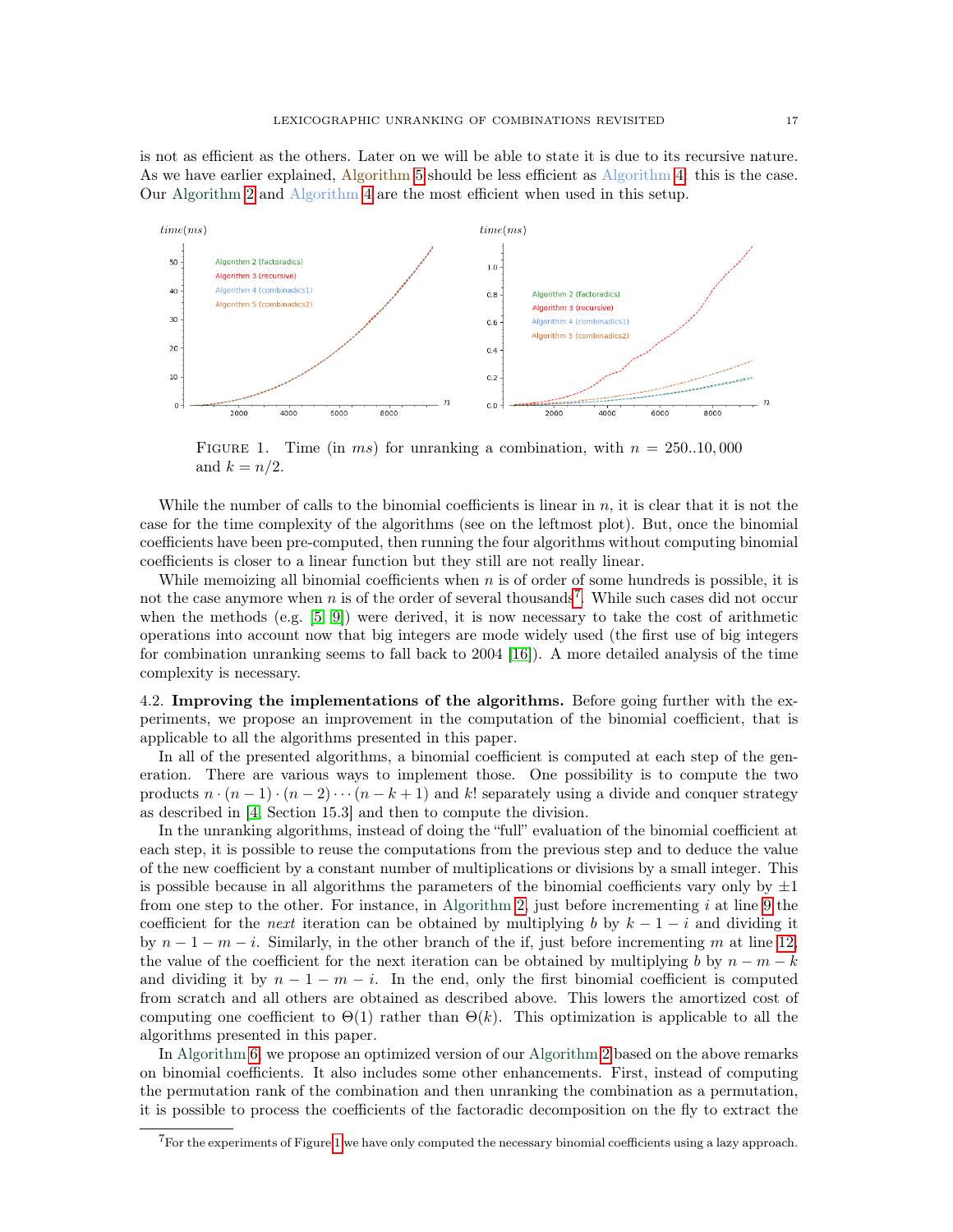right value from the set  $\{0, 1, 2, \ldots, n-1\}$ . Second, we can note that we are in a special use-case of the Extract function where values are extracted in increasing order. Hence, there is no need to explicitly store the set of remaining values (not yet in the combination) to get access its  $m$ -th value: it is  $m+i$  where i is the number of already extracted values. Finally, the last component of the combination can be deduced without computing more binomial coefficients (line [15\)](#page-17-0) in order to leave the loop earlier.

<span id="page-17-0"></span>Algorithm 6 Unranking a combination with optimization

| 1: function OPTIMIZEDUNRANKINGCOMBINATION $(n, k, u)$ |                                                                          |
|-------------------------------------------------------|--------------------------------------------------------------------------|
| $L \leftarrow [0, \ldots, 0]$                         | $\triangleright k$ components                                            |
| $b \leftarrow \text{binomial}(n-1, k-1) \cdot n$      |                                                                          |
| $m \leftarrow 0; \quad i \leftarrow 0;$<br>4:         |                                                                          |
| while $i < k - 1$ do<br>5:                            | $\triangleright$ Invariant: $b = \binom{n-m-i-1}{k-1-i} \cdot (n-m-i)$   |
| $b \leftarrow b/(n-m-i)$<br>6:                        |                                                                          |
| if $b > u$ then<br>7:                                 |                                                                          |
| $L[i] \leftarrow m + i$                               |                                                                          |
|                                                       |                                                                          |
| $i \leftarrow i+1$                                    |                                                                          |
| else                                                  |                                                                          |
| $u \leftarrow u - b$                                  |                                                                          |
|                                                       |                                                                          |
| $m \leftarrow m + 1$                                  |                                                                          |
| if $k > 0$ then $L[k-1] \leftarrow n + u - b$<br>15:  |                                                                          |
| return L                                              |                                                                          |
|                                                       | $b \leftarrow b \cdot (k - i - 1)$<br>$b \leftarrow b \cdot (n - m - k)$ |

Before going on with the efficiency comparisons, we use the remarks related to the binomial coefficient computation to improve Algorithm [4,](#page-12-0) Algorithm [5](#page-14-0) and Algorithm [3.](#page-8-2) Furthermore, in order to make the comparison fair, we used a variant of Algorithm [3](#page-8-2) for the recursive approach in which the array storing the result is allocated with the right size at the beginning of the execution, like in the other algorithms. Also, in order not to penalize it due to its recursive nature, the order of some instructions have been changed so that it is tail-recursive. The optimized version is given in Algorithm [7.](#page-17-1)

<span id="page-17-1"></span>

| Algorithm 7 Recursive method with optimizations                                                                                                                                                                                          |     |                                              |
|------------------------------------------------------------------------------------------------------------------------------------------------------------------------------------------------------------------------------------------|-----|----------------------------------------------|
|                                                                                                                                                                                                                                          |     | 1: function UNRANKTR $(L, i, m, n, k, u, b)$ |
|                                                                                                                                                                                                                                          | 2:  | if $k = 0$ then do nothing                   |
|                                                                                                                                                                                                                                          | 3:  | else if $k = n$ then                         |
|                                                                                                                                                                                                                                          | 4:  | for j from 0 to $k-1$ do                     |
| 1: function OPTIMIZEDUNRANKING-<br>RECURSIVE(n, k, u)<br>$L \leftarrow [0, \ldots, 0]$ $\triangleright k$ components<br>2:<br>$b \leftarrow \texttt{binomial}(n, k)$<br>3:<br>UNRANKTR $(L, 0, 0, n, k, u, b)$<br>4:<br>return $L$<br>5: | 5:  | $L[i+j] \leftarrow m+j$                      |
|                                                                                                                                                                                                                                          | 6:  | else                                         |
|                                                                                                                                                                                                                                          | 7:  | $b \leftarrow b/n$                           |
|                                                                                                                                                                                                                                          | 8:  | if $u < b$ then                              |
|                                                                                                                                                                                                                                          | 9:  | $L[i] \leftarrow m$                          |
|                                                                                                                                                                                                                                          | 10: | $b \leftarrow (k-1) \cdot b$                 |
|                                                                                                                                                                                                                                          | 11: | UNRANKTR $(L, i+1, m+1, n-1, k-1, u, b)$     |
|                                                                                                                                                                                                                                          | 12: | else                                         |
|                                                                                                                                                                                                                                          | 13: | $u \leftarrow u - b$                         |
|                                                                                                                                                                                                                                          | 14: | $b \leftarrow (n-k) \cdot b$                 |
|                                                                                                                                                                                                                                          | 15: | UNRANKTR $(L, i, m+1, n-1, k, u, b)$         |
|                                                                                                                                                                                                                                          |     |                                              |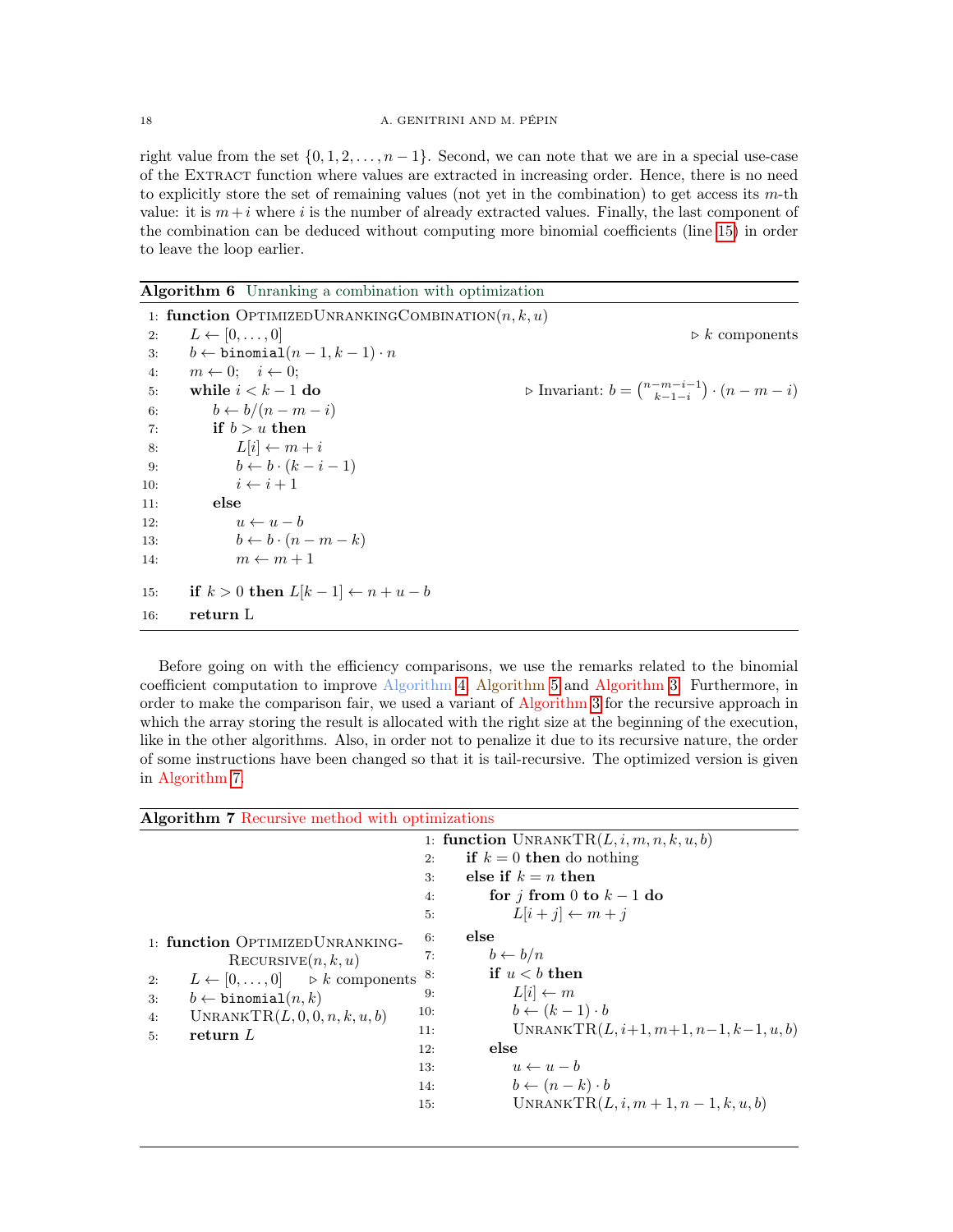In UNRANKTR, the variable  $i$  represents the position in  $L$  of the next value to be computed and the variable m represents the next candidate to be the value of  $L[i]$ . The invariant satisfied by b is that UNRANKTR is always called with  $b = n \cdot \binom{n-1}{k-1}$ .

<span id="page-18-0"></span>We propose a second time efficiency comparison for some algorithms with their optimizations in the Figure [2.](#page-18-0) Comparing this plot with the leftmost one of Figure [1](#page-16-1) we note that when  $n = 10000$ the algorithms run approximately 45 times faster. Again we note that Algorithm [5](#page-14-0) is still less efficient than the others that all seem to be equivalent.



FIGURE 2. Time (in ms) for unranking a combination with the optimized algorithms

In order to understand the behavior of the curves of the previous plot, we introduce another way to analyze the time complexity in Figure [3.](#page-18-1) Now we take  $n = 10,000$  and we let k ranging from 250 to 9750 with an iteration step of 250. For each step we represent an average value for 500 tests. Again (on the leftmost plot) the dashed lines correspond to the first version of each algorithm, and the solid ones to the optimized versions. On the rightmost plot we only focus on the optimized versions of the four algorithms. We remark the worst time complexity if when  $k$ reach  $n/2$ . Algorithm [6,](#page-17-0) the tail-recursive Algorithm [7](#page-17-1) and Algorithm [4,](#page-12-0) do behave almost in the same way. While Algorithm [4](#page-12-0) is a little bit more efficient when  $k < n/2$  the two other are a bit more efficient for the second half range.

<span id="page-18-1"></span>

FIGURE 3. Time (in ms) for unranking a combination, with  $n = 10,000$  and  $k = 25..9975$ 

So the curves for Algorithm [7,](#page-17-1) Algorithm [6](#page-17-0) and Algorithm [4](#page-12-0) (once optimized) are hard to distinguish. There is a surprising explanation for this. In fact, it can be shown that all three algorithms perform the exact same arithmetic operations on big integers except for a few terms at then end of their execution, due to their base cases. In the case of the recursive and factoradics-based algorithms, the similarity goes further. Algorithm [7](#page-17-1) being tail-recursive, it can be automatically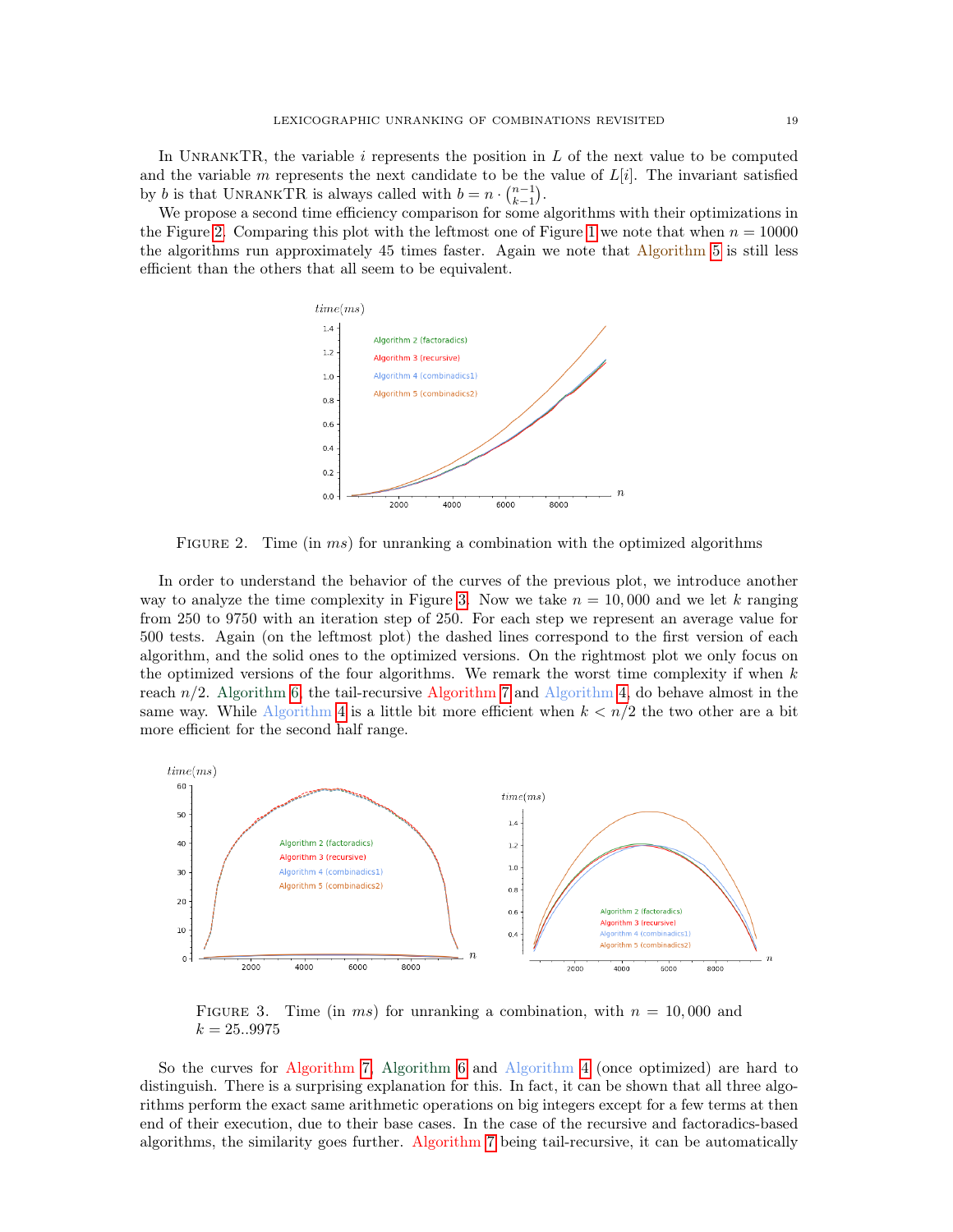## 20 A. GENITRINI AND M. PÉPIN

translated into the imperative style<sup>[8](#page-19-1)</sup> and the result of the automatic translation is an algorithm which is almost identical to Algorithm [2.](#page-5-0) In the case of Algorithm [4](#page-12-0) (once optimized), although the computations are the same, they are used to obtain the values of the  $c_i$  coefficients in a different order, which makes the parallel less obvious.

As a result, the only fundamental differences between all these algorithms are their base cases. Since they are all based on a different combinatorial point of view, their base cases have been characterized slightly differently but, as we can see by comparing the results of their complexity analyses (establishing how many calls to binomial are done), this only impacts the second order of their complexity.

Besides, for all algorithms, a significant speedup can be achieved by re-using the value of the most recently computed binomial coefficient. To the best of our knowledge, this is the first time this trick is used for the unranking of combinations.

<span id="page-19-0"></span>4.3. Realistic complexity analysis. We now propose a more precise complexity analysis based on a more realistic cost model. Recall that we deal with big integers. More precisely for  $n$  and  $k$ being given, the ranks as well as the binomial coefficients computed during the generation can have up to  $L_{n,k} = 1 + \log_2 {n \choose k}$  bits. Using Stirling's approximation we get that

$$
L_{n,k} \underset{\substack{n \to \infty \\ k=\alpha n}}{\sim} n \left( \alpha \log_2 \frac{1}{\alpha} + (1-\alpha) \log_2 \frac{1}{1-\alpha} \right).
$$

Besides, the cost of the multiplication of a big integer with  $O(n)$  bits with a smaller integer of  $O(\ln n)$  bits can be bounded by  $O(\frac{n}{\ln n}M(\ln n))$  where  $M(x)$  is the cost of multiplying two xbits integers. This can be achieved by writing the big integer in base  $2^{\log_2 n} = n$  and performing the multiplication using the naive "textbook" algorithm in this base. The first term  $\frac{n}{\ln n}$  counts the number of operations done in base n and the second term  $M(\ln)$  is the cost of one single multiplication in this base.

A rough upper bound for  $M(x)$  is  $x^2$ , obtained by using the naive multiplication algorithm. Actually, the naive algorithm is often used in practice for small values of  $x$  since the asymptotically more efficient algorithms only become better above a given threshold. For our use-case  $n$  is likely to fit in a machine word in practice and thus the naive algorithm must be used. Hence, the upper bound of  $O(n \ln n)$  for the cost of the multiplication of a small integer by a big integer should faithfully reflect the actual runtime of our implementations, although it is theoretically not optimal. A tighter bound of  $O(n(\ln \ln n)(\ln \ln n))$  can be obtained by using the Schönhage-Strassen algorithm, though it is not advisable in practice.

In addition to the cost of the multiplications discussed above, a linear number of comparisons and additions are performed. The cost of one such operation is linear in  $n$  and thus negligible compared to the cost of the multiplications. Finally, the first binomial coefficient must be computed from scratch which can be done at negligible cost compared to  $\frac{n^2}{\ln n}M(\ln n)$ .

By combining the above discussion with the results from the previous sections, we get the average bit-complexity of all algorithms when  $k$  grows linearly with  $n$  as presented in Theorem [28.](#page-19-2)

<span id="page-19-2"></span>**Theorem 28.** For all the optimized algorithms of the present paper, there exist a constant  $c > 0$ such that for all n large enough and  $k = \alpha n$  for  $0 < \alpha < n$ , the bit-complexity of the algorithm is bounded by:

$$
c \cdot n^2 \ln n \cdot \left(\alpha \log_2 \frac{1}{\alpha} + (1 - \alpha) \log_2 \frac{1}{1 - \alpha}\right)
$$

In Figure [4](#page-20-2) we display the time complexity of our algorithm (in green) with the graph of the function  $\alpha \mapsto C \cdot \left( \alpha \ln \frac{1}{\alpha} + (1 - \alpha) \ln \frac{1}{1 - \alpha} \right)$  where the constant C has been chosen so that the maximum values of both curves coincide.

This validates experimentally our complexity results. Besides, we checked by profiling the optimized algorithms that most of the run time is spent in the arithmetic operations, which also confirms the validity of this result.

<span id="page-19-1"></span><sup>8</sup>The conversion of a tail-recursive algorithm into its imperative version is called "tail-call" optimization and is implemented by most compilers for languages with recursion.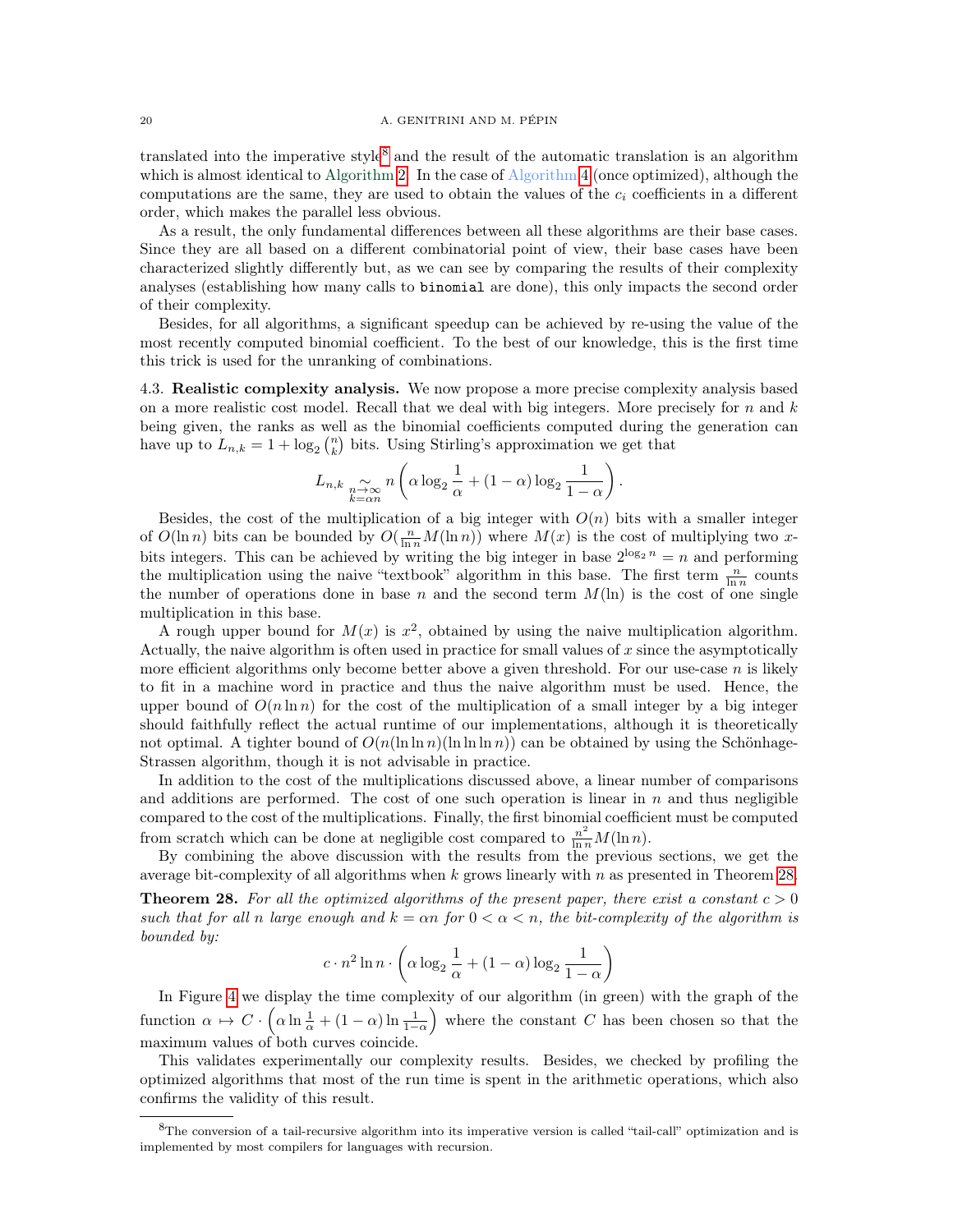<span id="page-20-2"></span>

FIGURE 4. Merge of Algorithm [2](#page-5-0) and theoretical complexity

## 5. Extensions and conclusion of the algorithmic context

<span id="page-20-1"></span><span id="page-20-0"></span>5.1. Objects counted by multinomial coefficients. Let n and m be two positive integers and  $K = (k_1, k_2, \ldots, k_m)$  be a finite sequence of non-negative integers whose sum equals to n. The multinomial coefficient  $\binom{n}{k_1,\dots,k_m}$  counts the number of ways of depositing n distinct objects into m distinct bins such that there are  $k_i$  objects in the *i*-th bin. It can also be interpreted as combination with repetitions: we have a pool of m kinds of different objects, we must pick a finite sequence of n objects such that  $k_1$  of them are of the first kind,  $k_2$  of the second kind and so on.

Note that when  $m = 2$  the multinomial coefficient corresponds to a binomial coefficient. Informally, Proposition [8](#page-4-0) (related to combinations) states that the combinations are in one-to-one correspondence with permutations containing two increasing runs. We have an analogous interpretation here: the ranks from 0 to  $\binom{n}{k_1,\dots,k_m} - 1$  are in one-to-one correspondence with size-n permutations composed of  $m$  increasing runs. We now exhibit formally this link.

<span id="page-20-3"></span>**Proposition 29.** Let n and m be two positive integers and  $K = (k_1, k_2, \ldots, k_m)$  each object enumerated by  $\binom{n}{k_1,\dots,k_m}$  is represented by a finite sequence  $(\ell_1, \ell_2, \ell_{k_m})$  where for all  $1 \leq i \leq m$ ,  $\ell_i$  is an increasing finite sequence of length  $k_i$ . Furthermore, the union over i of all elements of  $\ell_i$ is exactly  $\{0, 1, \ldots, n-1\}.$ 

Our unranking algorithms relies on the classical point of view relating a multinomial coefficient to a product of binomial coefficients.

$$
\binom{n}{k_1,\ldots,k_m} = \binom{k_m}{k_m} \cdot \binom{k_m+k_{m-1}}{k_{m-1}} \cdots \binom{k_m+\cdots+k_2}{k_2} \cdot \binom{k_m+\cdots+k_1}{k_1}.
$$

**Proposition 30.** The function UNRANKINGCOMBINATIONWITHREPETITIONS $(n, (k_1, \ldots, k_m), u)$ computes the u-th object counted by  $\binom{n}{k_1,\dots,k_m}$  in lexicographic order.

The core of the algorithm consists in computing the rank of the permutation, written in factoradics, associated to the combination with repetitions we are interested in. It remains then to unrank a permutation.

Proof. Based on Proposition [29](#page-20-3) the core of the algorithm computes the rank of a permutation containing m increasing runs respectively of lengths  $k_1, k_2, \ldots, k_m$ . Determining the contribution of each run in the factoradic decomposition of the permutation rank is done in the external loop starting in line [5,](#page-21-2) from  $k_m$  downto  $k_1$ . The correctness of our algorithms relies on the following loop invariant:

- the values of  $f_j$  for all  $0 \leq j < k_m + \cdots + k_{i+1}$  have been computed and stored in F;
- the values of  $f_{k_m+\cdots+k_{i+1}},\ldots,f_{k_m+k_{i+1}+k_i-1}$  (which has not been determined yet, as we enter the loop) are equal to the factoradics othe the rank  $u' \mod \binom{k_m+\cdots+k_i}{k_i}$  in the combinations of  $k_i$  elements among  $k_m + \cdots + k_i$  possible elements.
- $\bullet$  the variable  $u'$  holds the rank of the runs that must be still unranked.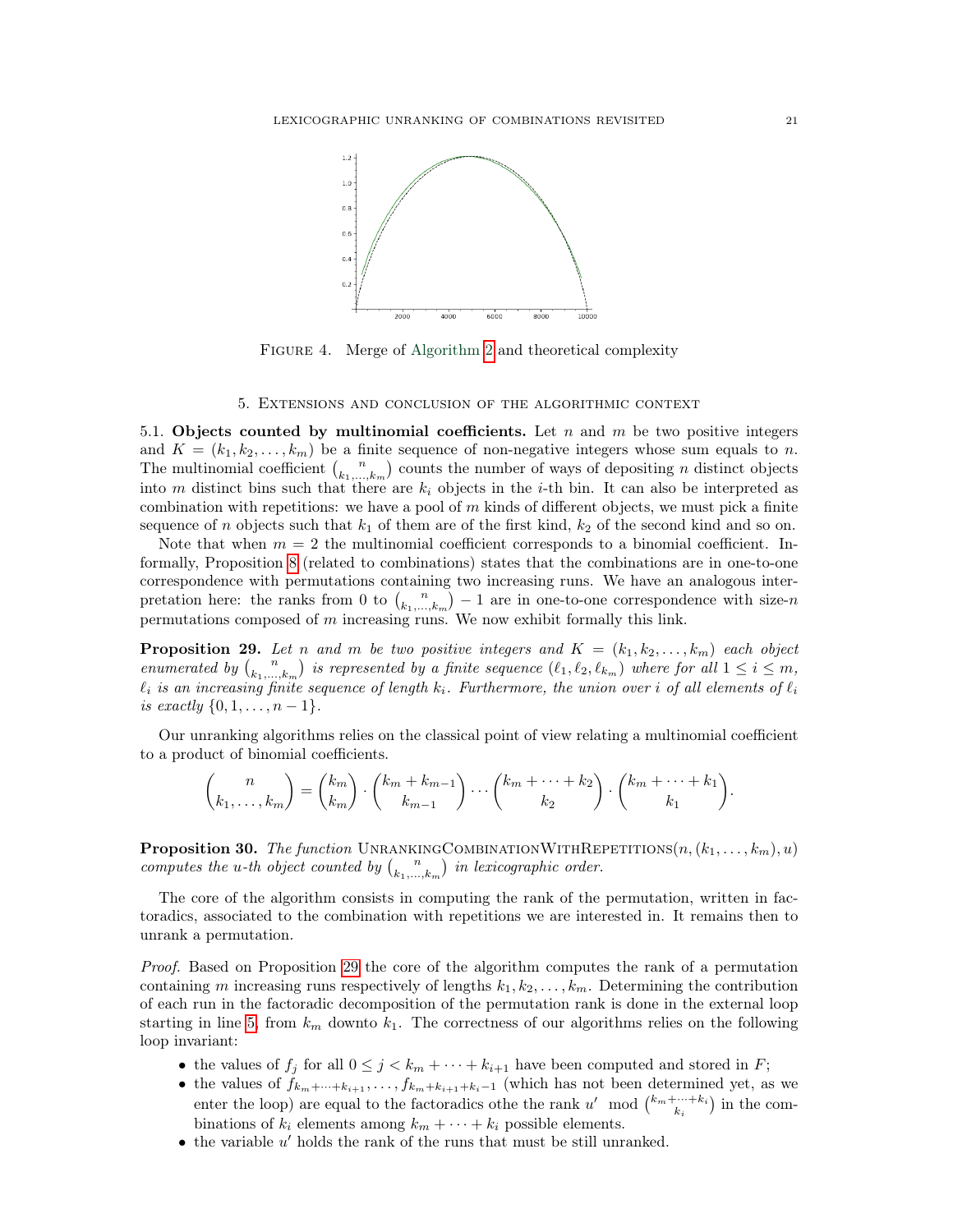<span id="page-21-2"></span>Algorithm 8 Unranking a combination with repetitions

1: function UNRANKINGCOMBINATIONWITHREPETITIONS $(n, K = (k_1, \ldots, k_m), u)$ 2:  $F \leftarrow [0, \ldots, 0]$   $\triangleright n$  components in M 3:  $u' \leftarrow u$ 4:  $n' \leftarrow k_m$ 5: for  $i$  from  $m-1$  downto 1 do 6:  $n' \leftarrow n' + k_i$ 7:  $b \leftarrow \texttt{binomial}(n', k_i)$ 8:  $(u', u'') \leftarrow \text{division}(u', b)$ 9:  $F' \leftarrow \texttt{factoradic}(RANKCONVERSION(n', k_i, u''))$ 10: **for** j from 0 to  $k_i - 1$  do 11:  $F[n'-k_i+j] \leftarrow F'[n'-k_i+j]$ 12:  $r \leftarrow \text{composition}(F)$ 13: return UNRANKINGPERMUTATION $(n, r)$ 

division(s, t): returns the pair  $(q, r)$  corresponding respectively to the quotient and the remainder of the integer division from s by t.

Once the factoradic  $F'$  of the run under consideration has been computed (line [10\)](#page-21-2), it remains to update  $F$  according to the  $k_i$  last components of  $F'$ .

<span id="page-21-0"></span>5.2. Objects counted by k-permutations. Let n and k be two positive integer. A k-permutation is a combination of k elements that are ordered among n elements. Objects that are counted by this notion have a cardinality corresponding to

$$
k! \binom{n}{k} = \binom{n}{1, \dots, 1, n-k}.
$$

**Proposition 31.** The function UNRANKINGKPERMUTATION $(n, k, u)$  returns the result to the call of UNRANKINGCOMBINATIONWITHREPETITIONS $(n,(1,\ldots,1,n-k),u)$ . Thus it computes the u-th k-permutation among n elements in lexicographic order.

Proof. The facts that both combinatorial classes have the same cardinality and that the algorithm for unranking combination with repetitions is lexicographic induce the correctness of the function.  $\Box$ 

6. Conclusion

<span id="page-21-1"></span>As a surprising result we thus have remarked that all usual algorithms for the unranking of combinations (first the recursive method but also the algorithms using combinadics, and also our new algorithm based on factoradics) share a very similar core, doing almost the same computations in order to reconstruct the combination under consideration.

One interesting remark is that understanding in details the core computations that are necessary to unrank combinations, it is possible to significantly improve all algorithms. This understanding, joint with a detailed and realistic theoretical complexity analysis leads to a prediction of the run time of the algorithm that matches completely the actual run time of their implementations.

However due to details that are neglected in practice, we realize in Table [1](#page-2-0) that some improvements are still necessary in various Computer Algebra Systems in order to get the most efficient implementations possible for the unranking of combinatorial objects.

Acknowledgment. We thank C. Donnot and Y. Herida for having conducted the preliminary experiments about our algorithm.